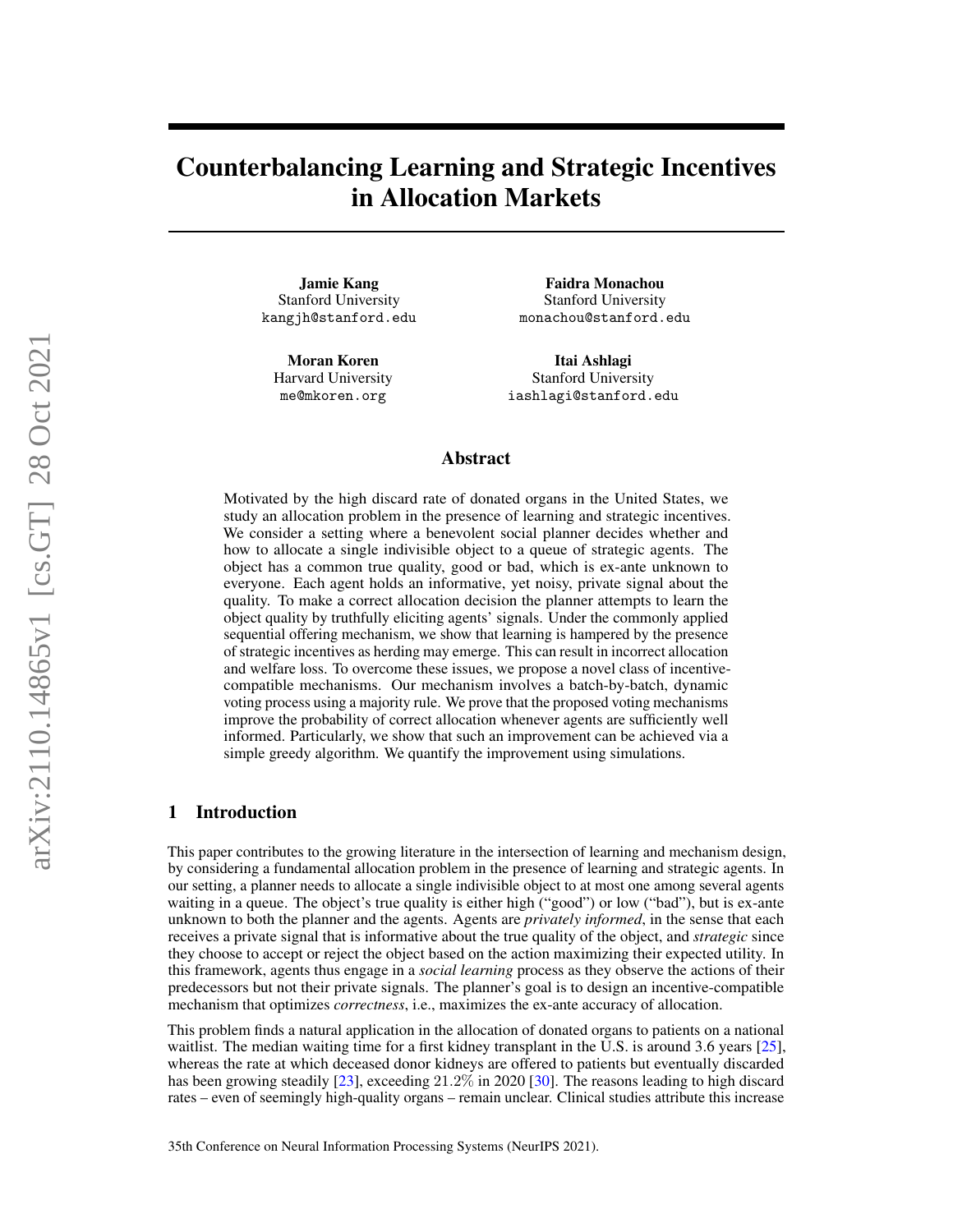to herding behavior and inefficiency in allocation mechanisms [\[11,](#page-10-0) [29\]](#page-11-3). Improving the allocation outcome of these markets is undoubtedly crucial as it could save thousands of future lives.

Towards understanding the source of high discard rates, our framework highlights the often overlooked role of social learning. In most cases, when offered an organ, patients not only have access to publicly available data about the organ (e.g., donor's age, organ size) but also consult with their own physicians for private opinions. Each physician may assess the same organ differently based on their prior experience and/or medical expertise. Empirical works [\[13,](#page-10-1) [31\]](#page-11-4) have recently proposed an explanation that patients rationally ignore their own private information (e.g., a physician's medical assessment) about the quality of an organ and follow the preceding patients' rejections.

Our proposed model captures this phenomenon and serves as a theoretical sandbox for the design and assessment of alternative allocation policies. We theoretically show that sequentially offering the object to agents – which is a policy commonly used in practice – can result in poor correctness, since the rejections by the few initial agents can cause a cascade of rejections by the subsequent agents.

To address this issue, we introduce a novel class of incentive-compatible allocation mechanisms characterized by a *batch-by-batch, dynamic voting* process under a simple majority rule. Our proposed greedy mechanism dynamically partitions the list into batches of varying sizes. Then, it sequentially offers the object to each batch until the object is allocated to some agent. The planner privately asks each agent in the current batch to either opt in or opt out. If the majority of the current batch vote to opt in, then the planner randomly allocates the object to one of the current agents who opted in. If the mechanism exhausts the list without success, the object is discarded. Interestingly, several Organ Procurement Organizations (OPOs) already offer organs in batches, although no voting is used;<sup>[1](#page-1-0)</sup> the reasons are both to speed up the allocation process and to avoid herding.

In our main result, we show that if private signals are at least as informative as the prior, there always exists an incentive-compatible voting mechanism that strictly improves correctness and thus helps avoid unwanted discards. Furthermore, we suggest a simple, greedy algorithm to implement such a mechanism. For all other values of private signal precision, we establish that there is no incentive-compatible voting mechanism. Moreover, every voting mechanism results in the same correctness as the sequential offering mechanism.

Incentive-compatible voting mechanisms have several interesting properties. First, the batch size increases after each failed allocation attempt. The intuition is simple. Failed allocations make the current belief about the object quality more pessimistic. Therefore, the planner increases the batch size to ensure that the object is allocated only if a sufficient number of agents receive positive signals while each agent's decision remains pivotal. Second, offering to another batch after a failed attempt strictly improves correctness (compared to sequential offering). As our simulations showcase, this improvement is significant and generally becomes larger as the prior and signal precision grow; in fact, a voting mechanism with just two batches significantly outperforms sequential offering. Finally, we find that the prior and signal precision have opposite effects on correctness: the correctness tends to decrease as the prior increases but the marginal effect of signal precision is positive. An intuitive explanation is as follows. Since the optimal batch size decreases as the prior increases, the probability to incorrectly allocate a bad object increases. However, as the signal precision improves, the magnitude of the error decreases since agents' signals become more reliable.

We highlight the *tension between agents' strategic incentives and the planner's learning goal*. From the planner's perspective, agents' private signals contain valuable information about the unknown quality of the object. By increasing the number of collected data points, the planner can improve her confidence about the true quality of the object. Agents' strategic incentives, however, impose a constraint on the maximum size of the batch that allows the truthful elicitation of agents' signals: as the batch size increases, the chance to be pivotal decreases which in turn reduces the incentive for an agent with a negative signal to be truthful. Our proposed voting mechanisms enable the planner to crowdsource agents' private information in a simple, truthful, and effective manner.

Related literature. Our model draws upon seminal social learning papers [\[7,](#page-10-2) [8,](#page-10-3) [28\]](#page-11-5) and their extensions in various game structures [\[1,](#page-10-4) [2,](#page-10-5) [14,](#page-10-6) [24\]](#page-11-6). Several empirical studies also examine social learning in organ allocation settings [\[13,](#page-10-1) [31\]](#page-11-4). However, none of these works consider the existence of a planner that controls the flow of information. Furthermore, our proposed mechanism is inspired by the voting literature (e.g.,  $[6, 12]$  $[6, 12]$  $[6, 12]$ ); our notion of correctness is adopted from  $[3]$ . Finally, our paper

<span id="page-1-0"></span><sup>&</sup>lt;sup>1</sup>Based on authors' personal communication. See, e.g.,  $[21]$  for allocation in batches.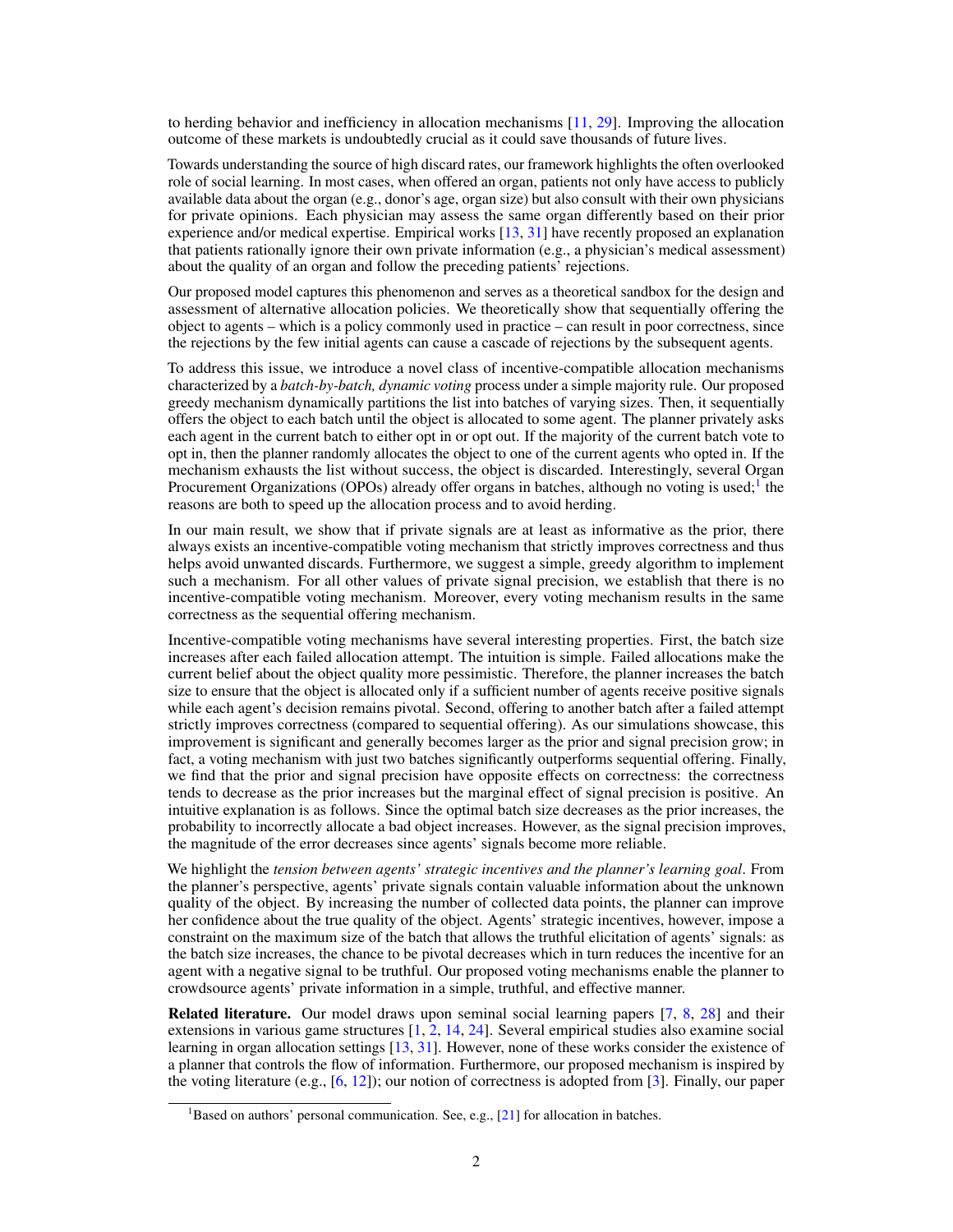is loosely connected to information design (e.g., [\[10,](#page-10-10) [18,](#page-10-11) [26,](#page-11-8) [27\]](#page-11-9)) and Bayesian exploration (e.g., [\[15](#page-10-12)[–17,](#page-10-13) [20,](#page-11-10) [22\]](#page-11-11)). In contrast to our model, this literature does generally not consider an underlying social learning process. We include an extended overview of the related literature in Appendix [A.](#page-12-0)

### 2 Model

We consider a model in which a social planner wishes to allocate a single indivisible object of unknown quality to privately informed agents in a queue.

**Object and agents.** The object is characterized by a fixed *quality*  $\omega \in \{G, B\}$ , where G and B denote a *good* and *bad* quality, respectively. The true quality  $\omega$  of the object is ex-ante unknown to both the planner and agents; however, both share a common prior belief  $\mu = \mathbb{P}(\omega = G) \in (0, 1)$ .

Agents are waiting in a queue; we denote by  $i$  the agent in position  $i$ . Each each agent knows his own position. For simplicity, we assume that the queue consists of an arbitrarily large number I of agents. Each agent *i* has a private binary *signal*  $s_i \in S \triangleq \{g, b\}$  that is informative about the true quality of the object  $\omega$ . Each  $s_i$  is identically and independently distributed conditional on  $\omega$ . Furthermore, each  $s_i$  is aligned with  $\omega$  with probability  $q = \mathbb{P}(s_i = g \mid \omega = G) = \mathbb{P}(s_i = b \mid \omega = B)$ , where the signal precision  $q \in (0.5, 1)$  is commonly known.<sup>[2](#page-2-0)</sup>

Agents are risk-neutral. The utility of the agent who receives the object is 1 if  $\omega = G$  and  $-1$  if  $\omega = B$  (This symmetry simplifies the exposition and analysis but does not qualitatively change the results.). Any agent who does not receive the object, because he either declines or is never offered, receives a utility of 0. As a tie-breaking rule we assume that indifferent agents always decline.

Voting mechanisms. The planner designs a mechanism which potentially asks (a batch of) agents to report their private signals, and based on their report, decides whether and how to allocate the object. We consider a class of voting mechanisms denoted by V. A voting mechanism  $V \in V$  offers the object sequentially to odd-numbered batches of agents, where each batch size may be set dynamically based on the information from previous batches. In any given batch, if the majority of agents vote to opt in, the object is allocated uniformly at random to one of the current agents who opted in.

Formally, a *voting mechanism*  $V_{\{\pi_j\}_{j=1}^\infty}$  is defined by a sequence of functions  $\pi_1, \pi_2, ...,$  such that for each batch j, the corresponding function  $\pi_j : [0, 1] \to \mathbb{N}$  maps a current belief  $\mu_{j-1}$  about the object quality  $\omega$  to a batch size  $K_j$  (we let  $\mu_0 = \mu$ ). The mechanism begins with offering to the first batch of agents, who are in positions  $1, \ldots, \pi_1(\mu)$ . If the object is not allocated to batch  $j - 1$ , it is offered to the agents in the next  $\pi_j(\mu_{j-1})$  positions.

When batch j is offered the object, each agent i in batch j chooses an action (a vote)  $\alpha_i \in A \triangleq \{y, n\},$ where y and n correspond to opting in ("yes") and opting out ("no"), respectively. If  $Y_j$ , the number of opt in votes from batch j, constitutes the *majority* of batch j, i.e.,  $Y_j \geq \lceil \frac{\pi_j(\mu_{j-1})}{r^2} \rceil$ , the object is allocated uniformly at random among agents in batch  $j$  who opt in. To simplify exposition, we sometimes denote by  $K_j$  the ex-post size of batch j (while omitting the dependency on the current belief  $\mu_{j-1}$ ). We assume that the agents in batch j as well as the planner observe all the votes of agents in the previous batches  $j' < j$ , and this is commonly known. After any batch j and given a current prior  $\mu_{j-1}$ , the belief  $\mu_j$  shared by the planner and agents is updated recursively in terms of the realized batch size  $K_j$  and voting outcome  $Y_j$  as

<span id="page-2-1"></span>
$$
\mu_j \triangleq \mathbb{P}\left(\omega \mid \mu_{j-1}, K_j, Y_j\right) = \frac{\mu_{j-1} q^{Y_j} (1-q)^{K_j - Y_j}}{\mu_{j-1} q^{Y_j} (1-q)^{K_j - Y_j} + (1-\mu_{j-1}) q^{K_j - Y_j} (1-q)^{Y_j}}.
$$
 (1)

A commonly applied voting mechanism is a *sequential offering* mechanism, which offers the object to one agent at a time. Another type of voting mechanism is *single-batch voting* mechanisms, which offer the object only once; thus, the object is discarded if the majority in the batch choose to opt out.

Let  $u_i(\alpha_i; s_i)$  denote the expected utility of an agent who receives signal  $s_i \in S$  and takes action  $\alpha_i \in A$ . A voting mechanism  $V \in V$  is *incentive-compatible* (IC) if  $u_i(y; g) \geq u_i(n; g)$  and  $u_i(n; b) \geq u_i(y; b)$ . Thus, agent i gets higher utility from opting in than opting out when he has received signal  $s_i = g$ , but prefers to opt out when  $s_i = b$ .

<span id="page-2-0"></span><sup>&</sup>lt;sup>2</sup>The condition  $q \in (0.5, 1)$  is without loss of generality. The common prior belief  $\mu$  and signal precision q are standard in the social learning literature [\[7,](#page-10-2) [8,](#page-10-3) [28\]](#page-11-5).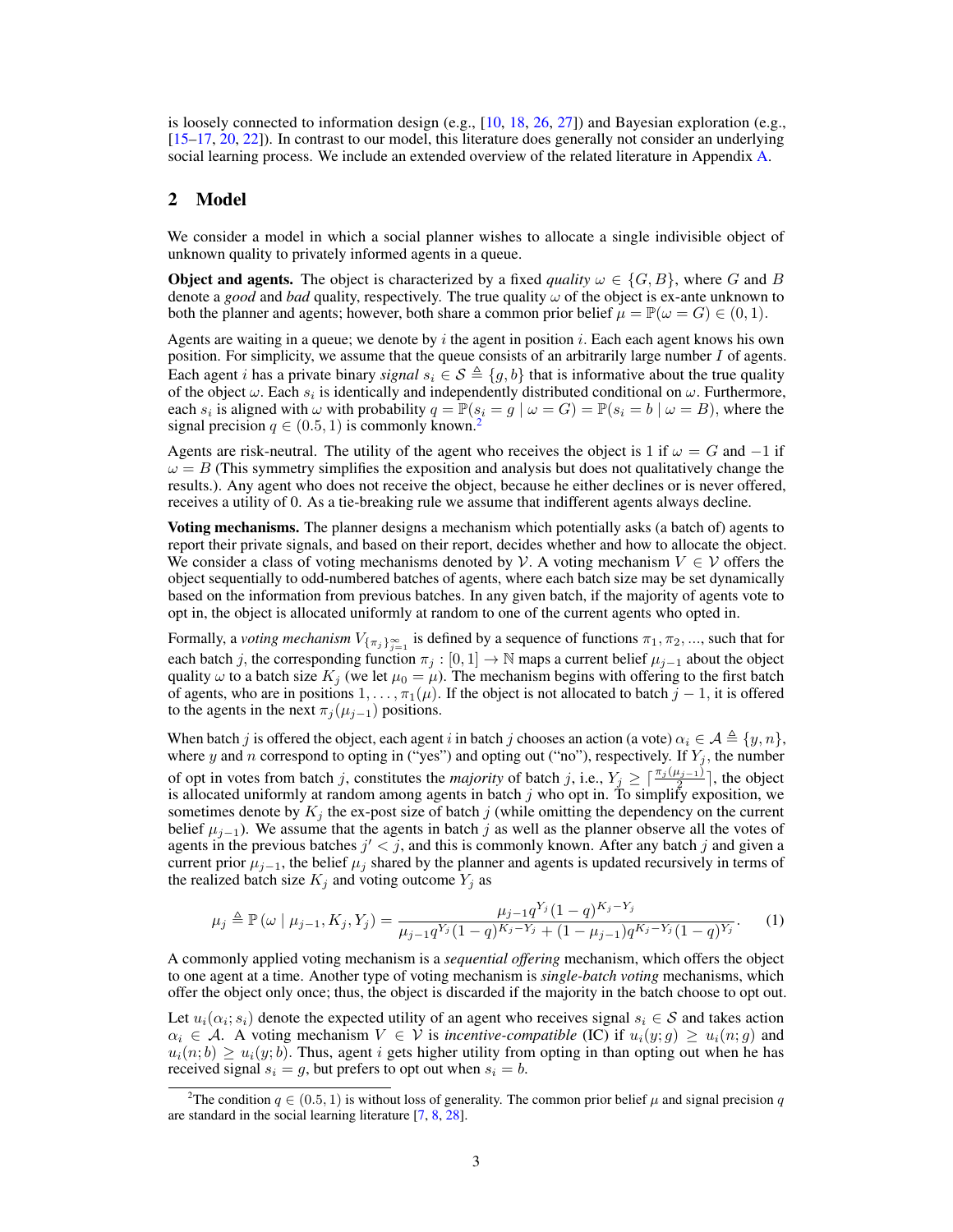Correctness. The planner's goal is to maximize the probability of a correct allocation outcome, or *correctness*; the allocation outcome is correct if it allocates a good object or does not allocate a bad object. Formally, under a voting mechanism  $V \in \mathcal{V}$ , the planner's decision whether to allocate the object or not is denoted by the random variable  $Z = \{0, 1\}$ .

A mechanism  $V \in V$  achieves correctness  $c(V)$  if

 $c(V) \triangleq \mathbb{E}_V [\mathbb{I}(\omega = G \cap Z = 1) + \mathbb{I}(\omega = B \cap Z = 0)].$ 

Since we allocate a single object, a cascade can only form on the opt out action. Therefore, maximizing correctness is equivalent to maximizing social welfare.

Upper bound on correctness. A natural benchmark on correctness would be the optimal solution in a setting where agents are not strategic and thus are willing to truthfully reveal their private signal to the planner. In the absence of strategic incentives, the planner's optimal solution would be to (i) ask *all* agents in the queue to reveal their private signals, (ii) compute her posterior belief based on the gathered information, and (iii) allocate the object to a random agent if and only if her posterior exceeds 0.5. Equivalently, as we show in Lemma  $A.1$  in Appendix  $A$ , the planner allocates the object if and only if the number of positive signals is at least  $y \triangleq 0.5 \log \left( \frac{1-\mu}{\mu} \right) \left( \log \left( \frac{q}{1-q} \right) \right)^{-1} + 0.5 I$ ,

where  $I$  is the number of agents in the queue. In that case, we can show that correctness equals

<span id="page-3-1"></span>
$$
\mathbb{P}\left(X_{I} \geq \mathbf{y}\right),\tag{2}
$$

where  $X_I$  is a Binomial $(I, q)$  random variable (see also Lemma [3\)](#page-6-0). As I grows, correctness approaches 1. Importantly, this upper bound is not achievable by an incentive-compatible mechanism.

Discussion of modeling assumptions. The model is based on several modeling choices that we discuss next. First, the assumption that voting outcomes are fully revealed to subsequent batches is made for simplicity. Dropping this knowledge complicates the analysis substantially: one should compute a posterior belief of an agent by taking expectations of possible outcomes that led to them being offered an object. Second, assuming that batches are always odd-numbered is of technical nature. To attain incentive compatibility, our analysis relies on the monotonic behavior of the upper and lower bounds on the prior. This result depends on a probabilistic argument about binomial distributions (Lemma [D.2\)](#page-25-0), which fails to hold if batches can be both of odd and even sizes.<sup>[3](#page-3-0)</sup> Finally, we consider the allocation of just a single object rather than a setting in which objects arrive and are allocated sequentially. In particular we abstract away from dynamic incentives and restrict attention to the learning aspect. We leave the interaction between the two for future work.

## <span id="page-3-3"></span>3 Herding in the Sequential Offering Mechanism

In this section we analyze the commonly applied sequential offering mechanism, which will serve as a benchmark for our results. Recall that the *sequential offering* mechanism, namely  $V_{\rm SFO}$ , offers the object to each agent one-by-one; the first agent that is offered the object and opts in receives it.

As we establish below, the sequential offering mechanism has two important drawbacks: it is not incentive-compatible and achieves poor correctness. This is due to a cascade of actions (i.e., herding) that takes place after a few decisions. Specifically, a cascade of opt out actions begins after a couple of initial agents opt out, which ultimately leads to the discard of the object. The number of initial opt out actions needed to instigate this cascade-led discard depends on the prior  $\mu$ . The following result formalizes this. A detailed analysis of the benchmark mechanism can be found in Appendix [B](#page-13-0) together with the omitted proofs of the section.

<span id="page-3-4"></span>**Lemma 1.** *Under*  $V_{\text{SEQ}}$ *, the object is allocated if and only if: (i)*  $\mu > q$ *, (ii)*  $\mu \in [1/2, q]$  *and either*  $s_1 = g$  or  $s_2 = g$ , (iii)  $\mu \in [1 - q, 1/2]$  and  $s_1 = g$ . Otherwise, the object is discarded.

A direct implication of this result is that the outcome of the mechanism is determined in the first two offers. Regardless of the values of  $\mu$ , q and the object's true quality, the object is always discarded if it is rejected by the first two agents. Thus the result below follows.

<span id="page-3-2"></span>Proposition 1. *Under the sequential offering mechanism*,  $V_{\text{SEQ}}$ :

*(i) At most the two initial agents in the queue determine the allocation outcome: if the first two agents decline, then the object will be always discarded.*

<span id="page-3-0"></span> $3$ This issue can be addressed by introducing a random tie-breaking rule with appropriate weights.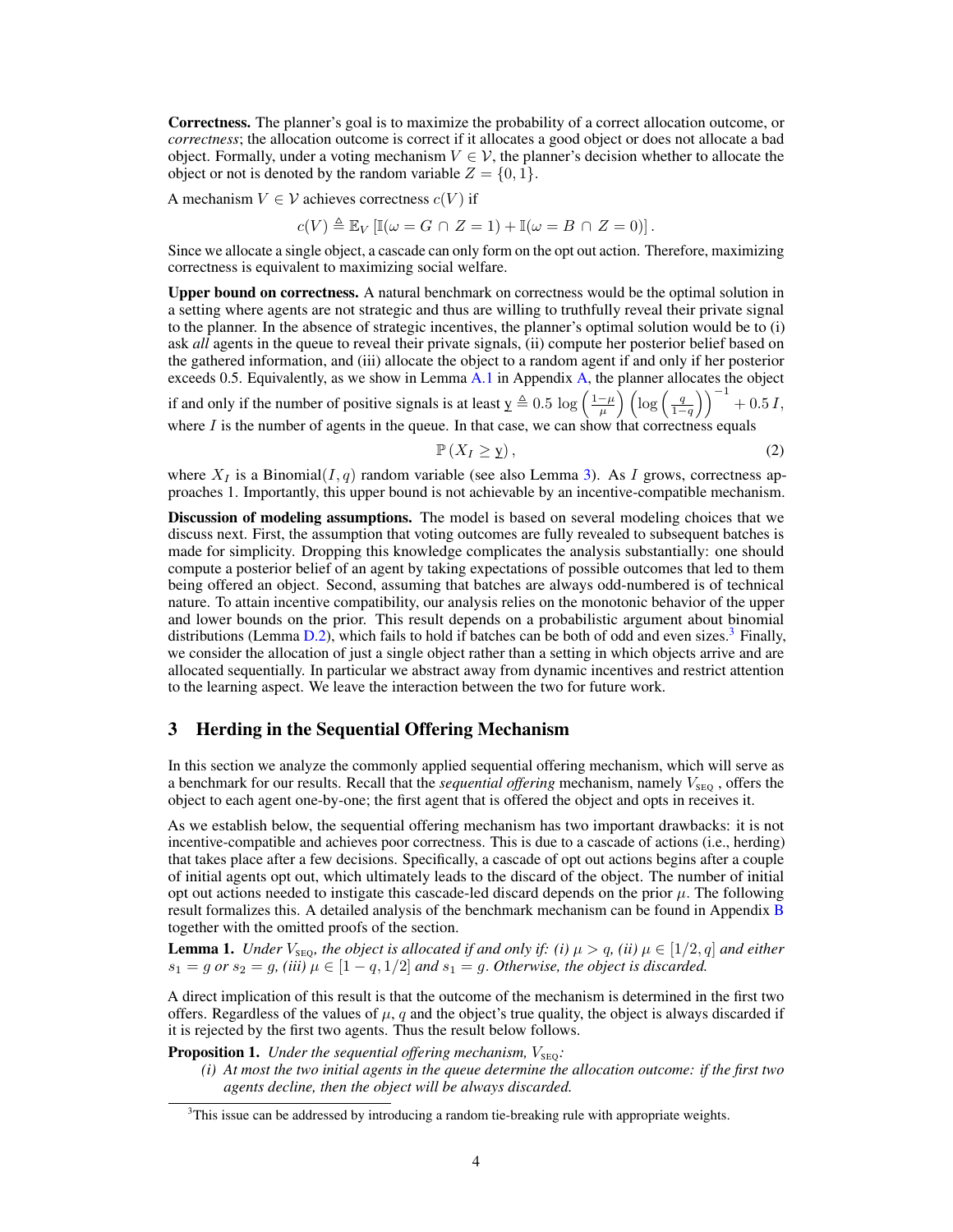

<span id="page-4-3"></span>Figure 1: Allocation outcome of the sequential offer mechanism ( $V_{\text{SEQ}}$ ) based on the value of prior  $\mu \in (0, 1)$  with respect to signal precision q. For low  $\mu$ , the object is rejected by all agents, leading to discard. For intermediate  $\mu$ , the allocation outcome depends on the initial two agents' private signals.

(ii) The correctness equals 
$$
c(V_{\text{SEQ}}) = \begin{cases} \mu & \text{for } \mu > q \\ 2\mu q(1-q) + q^2 & \text{for } \mu \in [1/2, q] \\ q & \text{for } \mu \in [1-q, 1/2) \\ 1 - \mu & \text{for } \mu < 1-q. \end{cases}
$$

The result qualitatively suggests that the first few<sup>[4](#page-4-0)</sup> agents in the queue have the power to decide whether the object will be allocated. This implies that these few agents can inadvertently undermine the welfare of the rest of the agents. Most importantly, the planner can never learn from the private information of the remaining  $I - 2$  agents to make better allocation decisions. In the context of organ transplants, this herding behavior prevents the planner from allocating good-quality organs, leading to a high discard rate. This may in turn lead to patients' longer waiting times and health deterioration.

#### <span id="page-4-4"></span>4 Voting Mechanisms

Recall from Equation [\(2\)](#page-3-1) that in the absence of strategic incentives, the planner asks as many agents as possible and makes her allocation decision based on these (truthful) private signals. On the other hand, as we have seen with  $V_{\text{SEO}}$ , when agents are strategic, the presence of their incentives introduces a constraint for the planner, which in turn sets an upper bound on the number of agents the planner can truthfully learn from. Under the benchmark mechanism  $V_{\text{SEQ}}$ , for example, the planner can elicit at most two truthful signals, which may prevent her from taking a correct allocation decision.

Motivated by these shortcomings, we propose a new class of voting mechanisms and examine the incentive-compatible mechanisms within this class. We show that there always exists an incentivecompatible voting mechanism that improves correctness as long as private signals are more informative than the common prior belief; otherwise, none of the voting mechanisms are incentive-compatible and all achieve correctness equal to that of  $V_{\text{SEQ}}$ . Theorem [1](#page-4-1) is our main result.

<span id="page-4-1"></span>**Theorem 1.** *For any*  $\mu < q$ , *there exists a voting mechanism*  $V \in V$  *that is incentive-compatible and improves correctness compared to the sequential offering mechanism*  $V_{\text{SEO}}$ *. For*  $\mu \geq q$ *, there is no incentive-compatible voting mechanism and any*  $V \in V$  *achieves the same correctness as*  $V_{\text{SFO}}$ .

We prove Theorem [1](#page-4-1) in several steps. In Section [4.1,](#page-4-2) we begin by defining the simplest voting mechanisms, the *single-batch voting mechanisms,* where the mechanism offers the object to one batch only and terminates afterwards. Specifically, we characterize the optimal mechanisms among all incentive-compatible single-batch voting mechanisms. Then in Section [4.2,](#page-6-1) we utilize these results to develop a simple greedy algorithm to construct an incentive-compatible, correctness-improving voting mechanism with potentially *multiple* batches.

#### <span id="page-4-2"></span>4.1 Warm up: Optimal Single-batch Voting Mechanisms

As a warm up, we begin with the study of one of the simplest voting mechanisms: the single-batch voting mechanisms. With a slight abuse of notation, we use the following definition.

**Definition 1.** Let  $V_{\{K\}} \in V$  be the *single-batch voting mechanism* where the object is offered to only one batch of the initial  $K$  agents in the queue.

Unlike  $V_{\text{SEQ}}$ , the single-batch voting mechanism  $V_{\{K\}}$ , as well as any other voting mechanism, ensures that the object is allocated if and only if the majority of agents (in the batch) opt in. As our

<span id="page-4-0"></span><sup>&</sup>lt;sup>4</sup>We have assumed that agents share a constant prior  $\mu$ . In practice, each agent's prior might be drawn i.i.d. from some common distribution with support  $(0, 1)$ . Our qualitative insights still extend to this case: a larger but finite number of initial agents determines the allocation outcome and herding still occurs.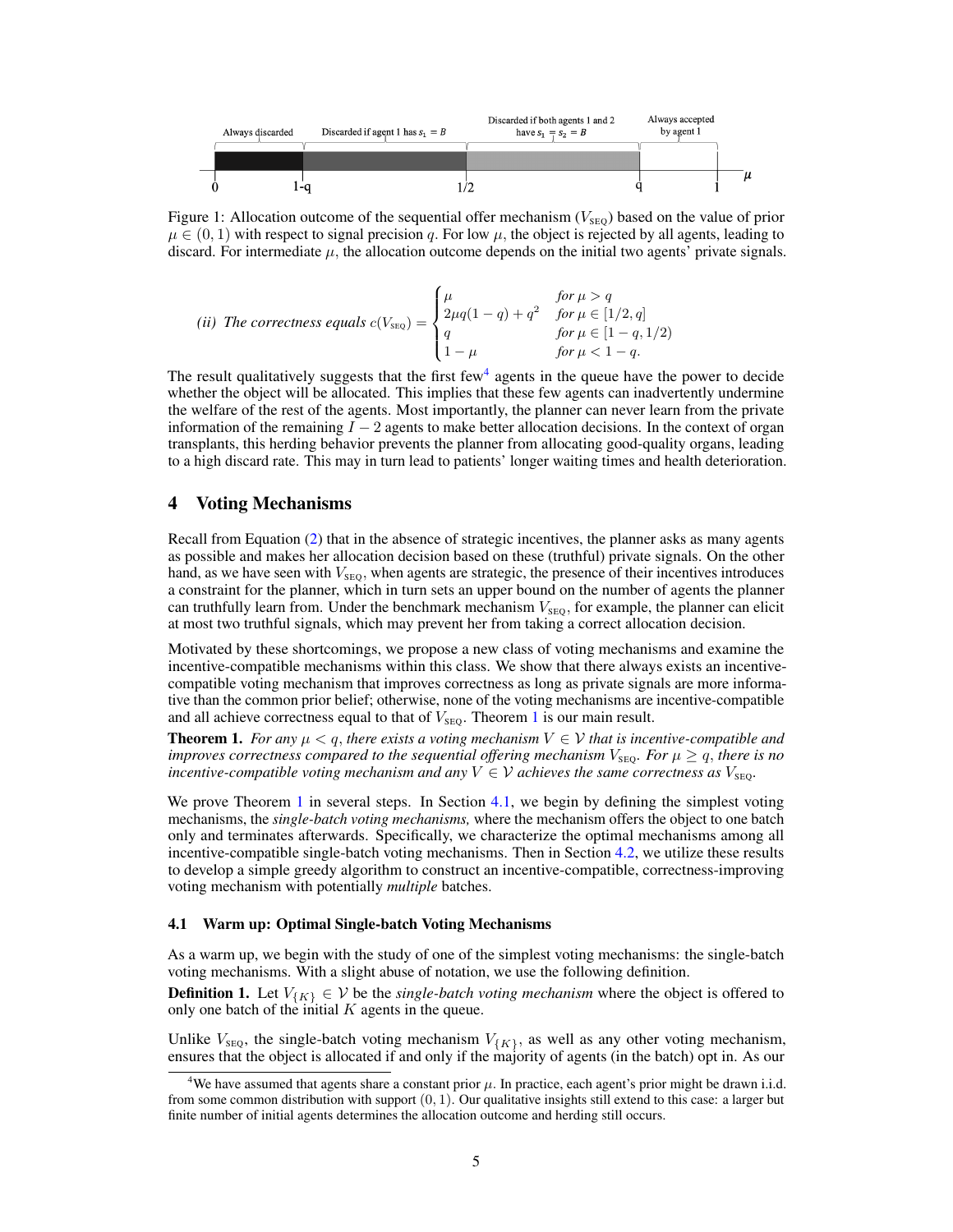

<span id="page-5-1"></span>Figure 2: Interval of incentive-compatible prior  $\mathcal{I}_K$  for different batch sizes  $K \in \{1, 3, \ldots\}$  as described in Lemma [2.](#page-5-0) The intervals  $\mathcal{I}_K$  are decreasing (Lemma [C.1\)](#page-17-0) with K and the consecutive intervals  $\mathcal{I}_K$  and  $\mathcal{I}_{K+2}$  overlap (Lemma [C.2\)](#page-18-0) with each other.

results in this section illustrate, the extent to which this policy incentivizes agents to vote truthfully depends on the values of the prior  $\mu$  and batch size K.

In Lemma [2,](#page-5-0) we identify the necessary and sufficient conditions for  $V_{\{K\}}$  to be incentive-compatible. In Lemma [3,](#page-6-0) we show its existence conditional on the informativeness of signals and characterize the correctness it achieves. In Proposition [2,](#page-6-2) we establish that among all incentive-compatible  $V_{\{K\}}$ , correctness is maximized when the incentive compatibility constraint is binding at  $K = \overline{K}(\mu)$ . Finally in Lemma [4,](#page-6-3) we provide simple comparative statics of this optimal batch size. In the next section, we will extend these results to voting mechanisms possibly with multiple batches.

First, for any batch size  $K$ , let

$$
\mathcal{I}_K \triangleq \left(1 - \mathbb{P}\left(X_K \geq \frac{K+1}{2}\right), \frac{q^2\left(1 - \mathbb{P}\left(X_K \geq \frac{K+1}{2}\right)\right)}{q^2\left(1 - \mathbb{P}\left(X_K \geq \frac{K+1}{2}\right)\right) + (1-q)^2 \mathbb{P}\left(X_K \geq \frac{K+1}{2}\right)}\right)
$$

be some interval of prior where  $X_K \sim \text{Binomial}(K, q)$ . Moreover, let  $\overline{K}(\mu)$  (respectively,  $\underline{K}(\mu)$ ) be the maximum (respectively, minimum) batch size K such that  $\mu \in \mathcal{I}_K$ . Then the incentive compatibility of  $V_{\{K\}}$  can be characterized in terms of the interval  $\mathcal{I}_K$ , or equivalently, the batch size bounds  $\overline{K}(\mu)$  and  $K(\mu)$ :

<span id="page-5-0"></span>**Lemma 2.**  $V_{\{K\}}$  *is incentive-compatible if and only if (i)*  $\mu \in \mathcal{I}_K$ *, or equivalently (ii)*  $\mu < q$  *and*  $\underline{K}(\mu) \leq K \leq \overline{K}(\mu).$ 

The proof of the lemma can be found in Appendix [C](#page-16-0) together with the rest of the proofs in this section. A sketch of the proof is as follows. To show condition (i), for a fixed K, let  $\mathcal{G}_K$  (respectively,  $\mathcal{B}_K$ ) be the probability that the object gets allocated to some agent in the batch conditional on the true quality being good (respectively, bad). We compute that

$$
\mathcal{G}_K = \sum_{y=\frac{K+1}{2}}^K \frac{1}{y} {K-1 \choose y-1} q^{y-1} (1-q)^{K-y} \qquad \mathcal{B}_K = \sum_{y=\frac{K+1}{2}}^K \frac{1}{y} {K-1 \choose y-1} q^{K-y} (1-q)^{y-1}.
$$

Next, we use  $\mathcal{G}_K$  and  $\mathcal{B}_K$  to rewrite the incentive compatibility constraints as  $\mu q \mathcal{G}_K - (1 - \mu)(1 - q)\mathcal{B}_K \ge 0$  and  $\mu (1 - q)\mathcal{G}_K - (1 - \mu)q\mathcal{B}_K \le 0$ . Given that the left-hand sides of both inequalities monotonically increase with  $\mu$ , there exist some thresholds of prior, namely  $\underline{\mu}_K \in (0,1)$  and  $\overline{\mu}_K \in (0,1)$ , that solve the indifference conditions:  $\frac{\mu_K}{1-\mu_K} = \frac{1-q}{q} \frac{B_K}{G_K}$  and  $\overline{\mu}_K$  $\frac{\overline{\mu}_K}{1-\overline{\mu}_K} = \frac{q}{1-q} \frac{\mathcal{B}_K}{\mathcal{G}_K}$ . Based on this transformed system of equations, we are able to characterize the feasible region  $(\mu_K, \overline{\mu}_K)$  for the prior  $\mu$  which turns out to be precisely  $\mathcal{I}_K$ . To show the equivalent condition (ii), we utilize some useful properties of the interval  $\mathcal{I}_K$ : first, its endpoints are weakly decreasing in K (Lemma [C.1\)](#page-17-0), and second, it is overlapping (i.e.,  $\mathcal{I}_K \cap \mathcal{I}_{K+2} \neq \emptyset$ ) (Lemma [C.2\)](#page-18-0).

Condition (ii) in terms of batch size  $K$  provides a straightforward intuition. Larger batch sizes make agents more confident that, if the object is allocated, it is likely that the quality is good. For the same reason, however, a batch size that is *too large* incentivizes everyone to opt in, including those with negative signals. Borrowing the terminology from the voting literature,  $\overline{K}(\mu)$  is designed to make each agent's decision *pivotal*:  $\overline{K}(\mu)$  is the maximum batch size that guarantees incentive compatibility. On the other hand, if the batch size is *too small*, then the allocation decision depends on learning from a sample size that is too small to offer reliable information, making agents with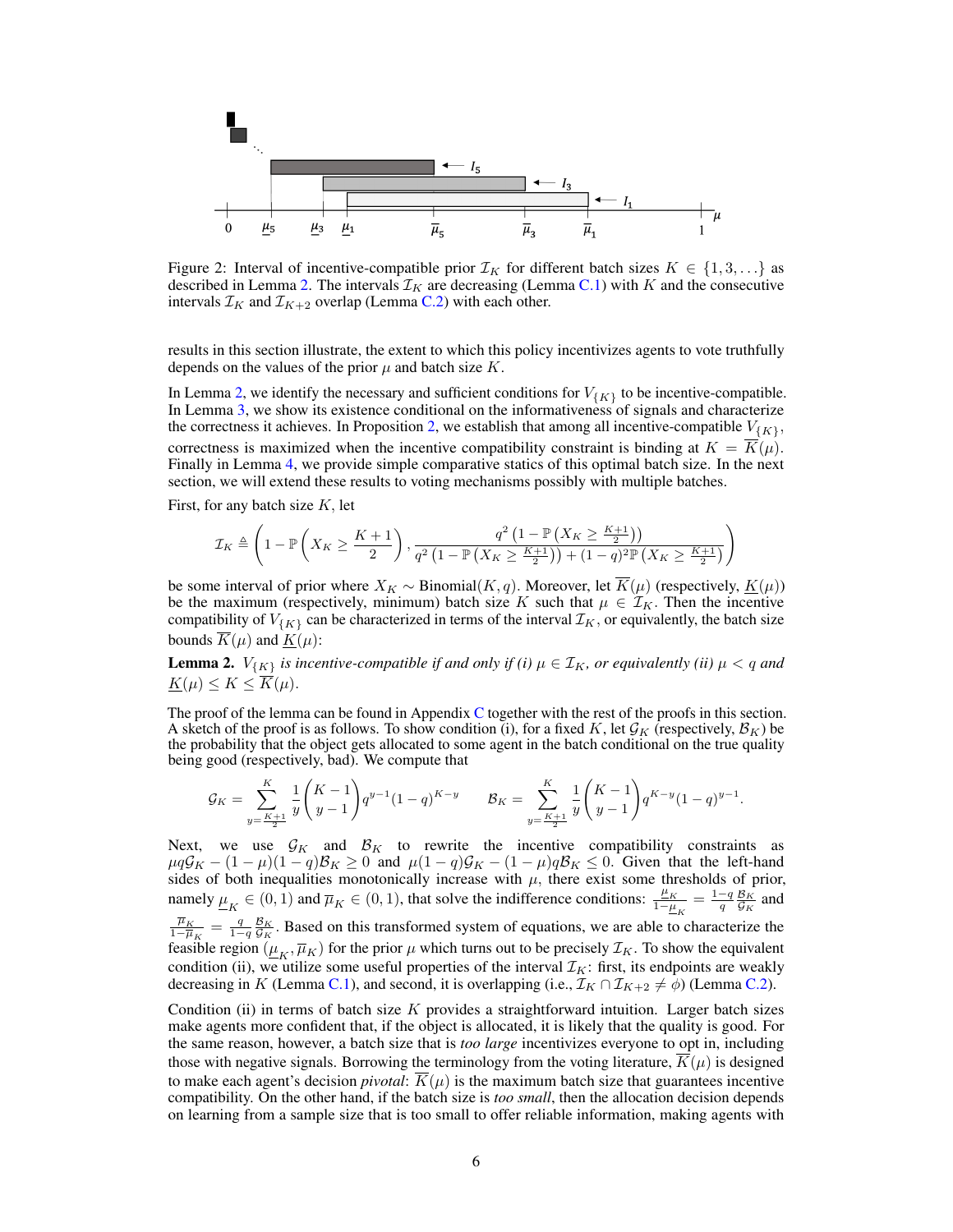positive signals reluctant to opt in. Thus,  $K(\mu)$  is the minimum batch size that ensures incentive compatibility. Furthermore, Lemma [2](#page-5-0) gives rise to the following observation.

<span id="page-6-0"></span>**Lemma 3.** Suppose  $\mu < q$ . Then, an incentive-compatible  $V_{\{K\}}$  always exists and achieves correct $ness\ c\left(V_{\{K\}}\right) = \mathbb{P}\left(X_K \geq \frac{K+1}{2}\right), where\ X_K \sim Binomial(K, q).$ 

Lemma [3](#page-6-0) shows that if each signal is at least as informative as the prior  $\mu$ , there is a single-batch voting mechanism that elicits information in a truthful manner. Another implication of the lemma is that the correctness of an incentive-compatible  $V_{\{K\}}$  can be expressed as the tail distribution of a Binomial $(K, q)$  random variable. This tail distribution can be interpreted as the probability that the majority of votes are aligned with the true quality. Given the definition of correctness, this property is thus particularly intuitive.

An additional observation is that the tail distribution  $\mathbb{P}(X_K \geq \frac{K+1}{2})$  increases with K (see Lemma [D.2](#page-25-0) in Appendix [D\)](#page-24-0). Consequently, given  $\mu$ , the upper size limit  $K(\mu)$  maximizes correctness among all possible values of K that conserve the incentive compatibility of  $V_{\{K\}}$ . We formalize this property below.

<span id="page-6-2"></span>**Proposition 2.** *Suppose*  $\mu < q$ . Then the batch size  $K = \overline{K}(\mu)$  maximizes correctness among all *incentive-compatible*  $V_{\{K\}}$ .

Hence the planner will choose the largest batch size that the agents' incentives allow. As we establish below, the optimal batch size behaves monotonically with respect to the prior  $\mu$ .

<span id="page-6-3"></span>**Lemma 4.**  $\overline{K}(\mu)$  *weakly decreases with*  $\mu$ .

The logic here is simple. If the sentiment around the object quality is optimistic (i.e.,  $\mu$  is high), then it is harder to keep the agents with negative signals truthful, requiring a tighter upper bound on the batch size (lower  $K(\mu)$ ). We discuss additional comparative statics through simulations in Section [5.](#page-7-0)

Finally, note that the results above focused on regimes where  $\mu < q$ . This a natural setting which guarantees that the signal is at least as informative as the prior belief. For the complementary case where  $\mu \ge q$ , we show that there is no incentive-compatible voting mechanism (see Lemma [C.3](#page-19-0) in Appendix [C\)](#page-16-0). Intuitively, the lack of informativeness of the signal induces the agents to lose trust in their private signals, and as a result creates no incentives to behave truthfully. In that case, under any  $V_{K}$ , all agents will opt in and thus the object will always be allocated. Notice that this outcome is equivalent to the outcome under  $V_{\text{SEQ}}$  in terms of correctness.<sup>[5](#page-6-4)</sup>

#### <span id="page-6-1"></span>4.2 Improving Correctness via Greedy Voting Mechanisms

Next we utilize the results of Section [4.1](#page-4-2) to characterize how to dynamically choose batch sizes of a voting mechanism (potentially with multiple batches) to improve correctness, while balancing the agents' incentives. Further, we implement this mechanism via a simple greedy algorithm.

The first key technical observation is that, from the perspective of the agents in batch  $j$ , the voting mechanism  $V_{\{\pi_j\}_{j=1}^\infty}$  is equivalent to a single-batch voting mechanism  $V_{\{K_j\}}$  with realized common belief  $\mu_{j-1}$  and batch size  $K_j = \pi_j(\mu_{j-1})$ . Naturally, since both the planner and agents observe the voting results from previous batches, no informational asymmetry arises between them.

<span id="page-6-5"></span>**Lemma 5.** A voting mechanism  $V_{\{\pi_j\}_{j=1}^\infty}$  is incentive-compatible if and only if for any batch j, *current belief*  $\mu_{j-1}$  *and batch size*  $K_j \triangleq \pi_j(\mu_{j-1}), V_{\{K_j\}}$  *is incentive-compatible.* 

Hence, to ensure the incentive compatibility of  $V_{\{\pi_j\}_{j=1}^\infty}$ , it is sufficient to choose each batch size  $K_j$ myopically by solving a single-batch voting mechanism design problem (with updated belief  $\mu_{j-1}$ instead of  $\mu$ ). This suggests the following greedy scheme.

**Definition 2.** For any  $J \in \mathbb{N}$ , let  $V_{\text{GREDY}}^J \in \mathcal{V}$  be the voting mechanism that offers the object to J batches unless either it is allocated or the list is exhausted. Formally, for each batch  $j$  and realized

belief 
$$
\mu_{j-1}
$$
, the batch sizes are chosen as  $K_j = \pi_j(\mu_{j-1}) = \begin{cases} \overline{K}(\mu_{j-1}) & \text{for } j \le J \\ 0 & \text{for } j > J. \end{cases}$ 

<span id="page-6-4"></span><sup>&</sup>lt;sup>5</sup>The only difference is that under  $V_{\{K\}}$ , the object is always allocated to an agent in the batch uniformly at random, whereas under  $V_{\text{SEQ}}$  it is always allocated to agent 1.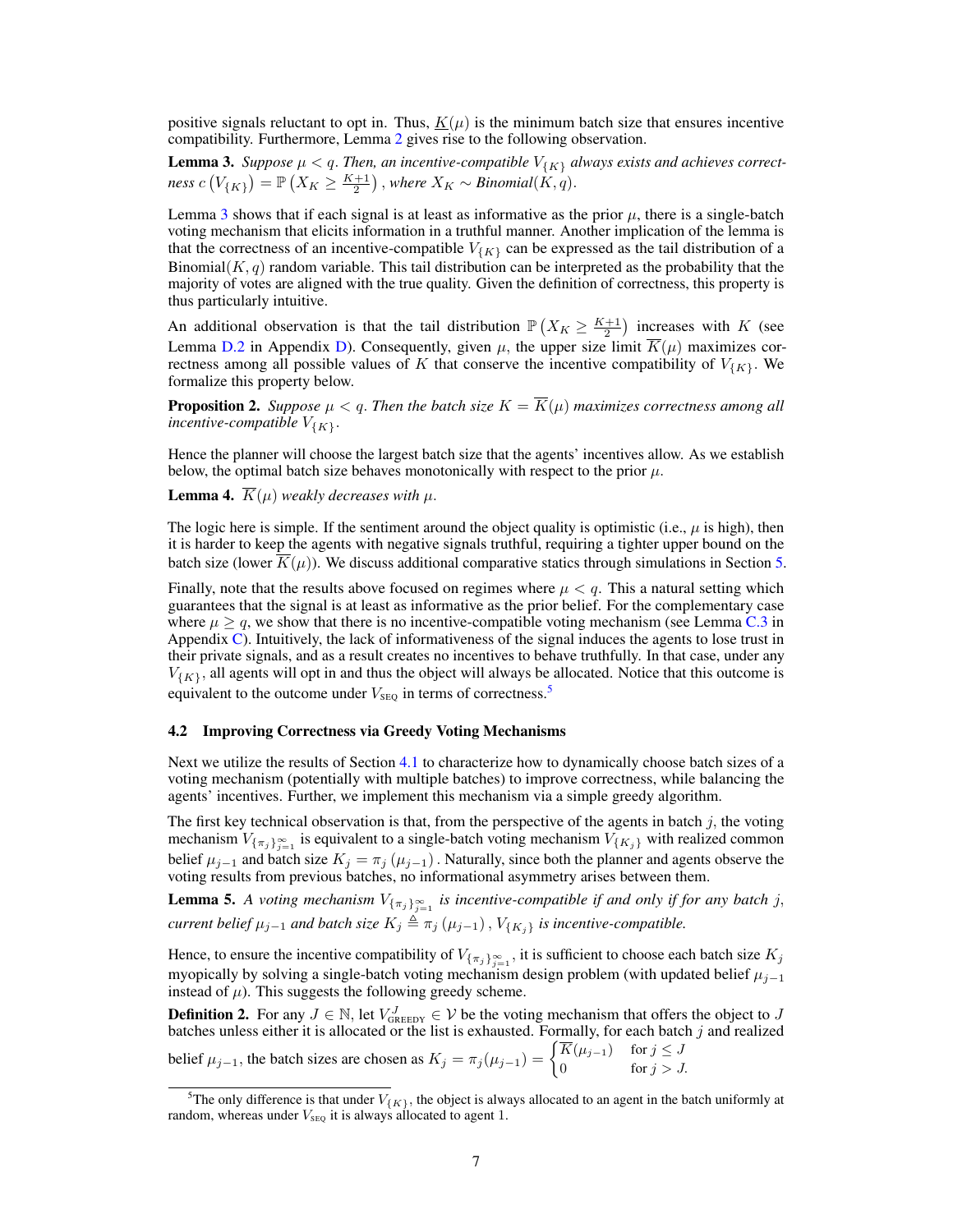Building upon Lemma [5](#page-6-5) and results from Section [4.1,](#page-4-2) we establish three key properties of  $V_{\text{GREDY}}^J$ .

<span id="page-7-1"></span>**Proposition 3.** For any  $\mu < q$  and J,  $V_{\text{GREEDY}}^J$  has the following properties:

- $(i)$   $V_{\text{GREEDY}}^J$  *is incentive-compatible;*
- (*ii*) *Ex-post batch sizes satisfy*  $K_{j'} \leq K_j$  *for any*  $j' < j \in [J]$ ;
- (*iii*)  $c(V_{\text{GREEDY}}^J)$  strictly increases with J.

To understand part (ii), suppose that the object had been offered to batch  $j$  but was not allocated. Then, the current belief naturally decreases, that is  $\mu_j < \mu_{j-1}$ , as the majority of batch j has voted to opt out. By Lemma [4,](#page-6-3) a more pessimistic belief about the object quality results in a larger optimal batch size  $\overline{K}(\cdot)$ . Hence, it follows that  $\overline{K}(\mu_{j-1}) \leq \overline{K}(\mu_j)$ . Part (iii) of the proposition suggests that adding an additional batch improves correctness. The intuition is that an additional batch allows the planner to collect and learn from more information about the object. Consequently, the planner would like to keep on offering until either the object is allocated or there are not enough agents left in the queue. We formally define this mechanism below and describe a simple algorithm to implement it.

**Definition 3.** Let  $V_{\text{GREEDY}} \in \mathcal{V}$  be the *greedy voting mechanism* such that for each batch j and the realized belief  $\mu_{j-1}$ , the batch sizes are chosen as  $K_j = \pi_j(\mu_{j-1}) = \overline{K}(\mu_{j-1}).$ 

#### **Algorithm 1:** Implementation of  $V_{\text{GREEDY}}$

Initialize batch  $j = 1$ , belief  $\mu_0 = \mu$ , batch size  $K_1 = \overline{K}(\mu_0)$ ; while  $I \geq K_1 + \ldots + K_j$  do Collect votes from the top  $K_j$  remaining agents; if  $Y_j \ge \lceil \frac{K_j}{2} \rceil$  then Allocate the object uniformly at random among agents in batch j who opted in; else Update belief  $\mu_j$  using Equation [\(1\)](#page-2-1) and next batch size  $K_{j+1} = \overline{K}(\mu_j)$ ; Set  $j \leftarrow j + 1$ ;

<span id="page-7-2"></span>Note that a major advantage of  $V_{\text{GREEDY}}$  is its design simplicity: the maximum number of batches, J, does not have to be predefined.

Finally, we are ready to prove Theorem [1.](#page-4-1) The main idea is that using the correctness  $c(V_{\text{SEQ}})$  of the sequential offering mechanism from Proposition [1,](#page-3-2) we can show that for every  $\mu < q$ , the planner can achieve  $c(V_{\text{GEEDY}}^J)$  that exceeds  $c(V_{\text{SEQ}})$ , by appropriately setting J (full proof in Appendix [C.3\)](#page-20-0). Furthermore, using Proposition [3](#page-7-1) (part (iii)), we establish that the improvement described in Theorem [1](#page-4-1) can be also achieved by  $V_{\text{GREEDY}}$ .

**Corollary 1.** *For any*  $\mu < q$ ,  $V_{\text{GREEDY}}$  *is an incentive-compatible (multi-batch) voting mechanism that improves correctness in comparison to the sequential offering mechanism*  $V_{\text{SEO}}$ .

#### <span id="page-7-0"></span>5 Simulations

In this section we use simulations to complement our theoretical results.

**Optimal batch size.** In Figure [3,](#page-8-0) we study the optimal batch size  $\overline{K}(\mu)$  (Proposition [2\)](#page-6-2) of the singlebatch voting mechanism  $V_{K}$ ; by construction, the optimal  $V_{K}$  is equivalent to  $V_{\text{GREEDY}}^1$ . In our numerical analysis, we examine  $\overline{K}(\mu)$  for all priors  $\mu \in (0,1)$  and signal precision  $q \in \{0.6, 0.7, 0.8\}$ .

We make several observations. First, as guaranteed by Lemma [4,](#page-6-3) the optimal batch size  $\overline{K}(\mu)$ decreases as the prior  $\mu$  increases. As we discussed in greater detail in Section [4.1,](#page-4-2) the incentive compatibility constraint binds at lower values of  $\overline{K}(\mu)$ . For very high values of  $\mu$ , that is  $\mu \geq q$ , Theorem [1](#page-4-1) establishes that it is impossible to achieve incentive compatibility for any batch size, which explains the discontinuity at  $\mu = q$  in each curve.

Second, for lower values of  $\mu$  (approximately for values  $\mu < 0.5$ ), the marginal effect of q on  $K(\mu)$ is negative but diminishes as  $\mu$  grows. Indeed, as Figure [3](#page-8-0) illustrates, the signal precision q plays an important role for lower values of  $\mu$ . In particular, if  $\mu$  is low and q is not significantly informative (e.g.,  $q = 0.6$ ), the planner has a priori low confidence in the object's quality. Similarly, agents have strong incentives to opt out regardless of their signal. Thus, the planner needs a larger batch size.

Correctness evaluation and comparison. In Figure [4,](#page-8-1) we evaluate the correctness  $c(V)$  of four different mechanisms  $V \in \{V_{\text{GREEDY}}^1, V_{\text{GREEDY}}^2, V_{\text{SEQ}}, V_{\text{ALL}}\}$  for  $q \in \{0.6, 0.7, 0.8\}$  and  $\mu \in (0, 1)$ . For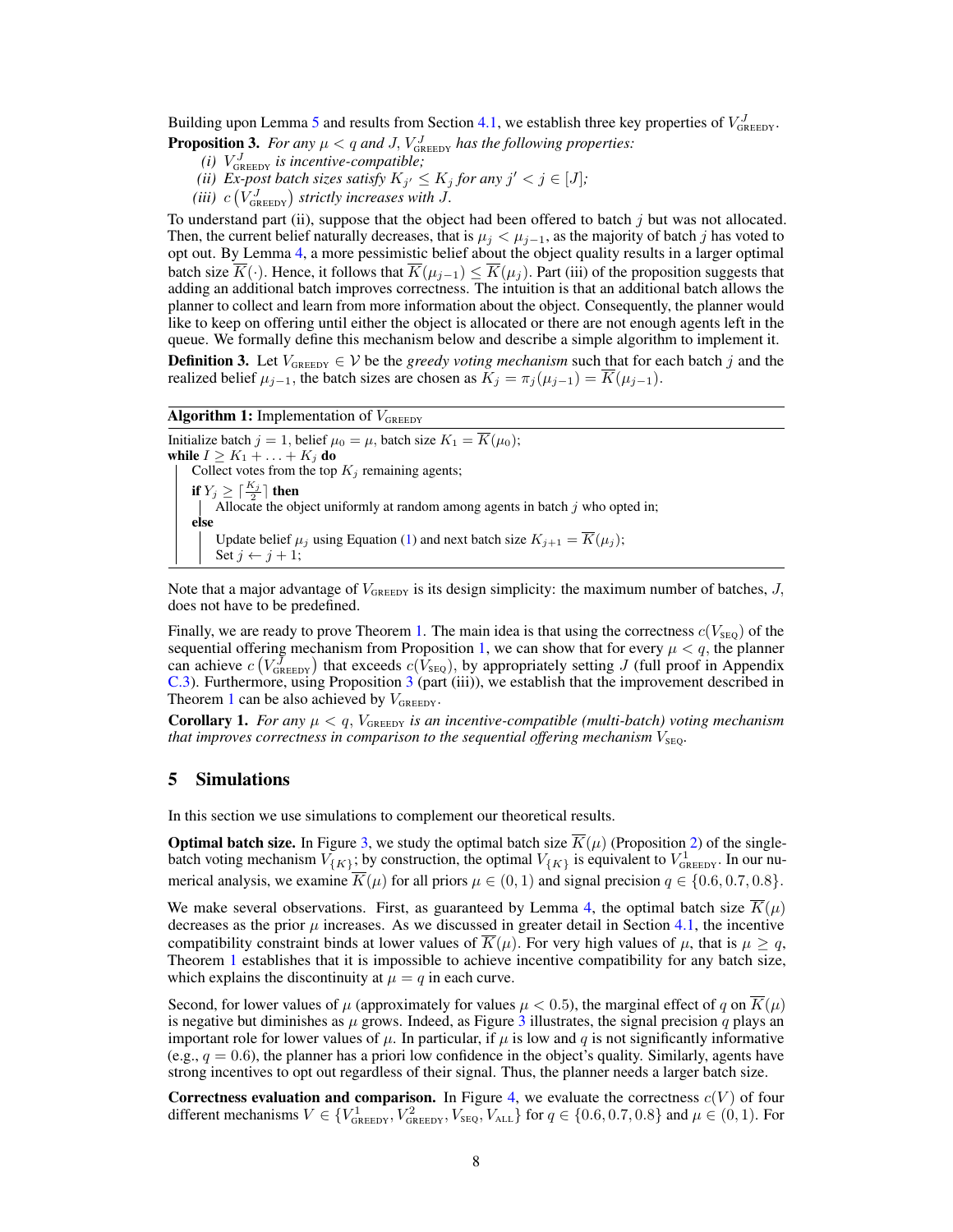<span id="page-8-0"></span>

<span id="page-8-1"></span>Figure 4: We compare the correctness  $c(V)$  of mechanisms  $V \in \{V_{\text{GREEDY}}^1, V_{\text{GREEDY}}^2, V_{\text{SEQ}}^2, V_{\text{ALL}}\}$  in a setting with population size  $I = 345$ .  $V_{ALL}$  represents the optimal mechanism in the absence of strategic incentives, which achieves near perfect correctness close to 1 (see Equation [\(2\)](#page-3-1)). The remaining  $V_{\text{GREEDY}}^1$ ,  $V_{\text{GREEDY}}^2$ , and  $V_{\text{SEQ}}$  assume strategic agents. We compute  $c(V)$  for all  $\mu \in (0,1)$ and three different regimes  $q \in \{0.6, 0.7, 0.8\}$ . In all regimes,  $V_{\text{GREEDY}}^1$  achieves higher correctness than  $V_{\text{SEQ}}$  for all  $\mu < \frac{q}{2} + \frac{1}{4}$ . With one additional batch,  $V_{\text{GREEDY}}^2$  further improves the correctness of  $V_{\text{GREEDY}}^1$  and outperforms  $V_{\text{SEQ}}$  for all  $\mu < q$ .

 $q \in \{0.6, 0.7, 0.8\}$ , we study the behavior of  $c(V_{\text{GREEDY}}^J)$ ,  $J \in \{1, 2\}$ , as a function of the prior  $\mu$ . We observe several interesting properties. First,  $\mu$  and  $q$  apply two opposite forces on correctness: for both  $J \in \{1,2\}$ ,  $c(V_{\text{OPT}}^J)$  tends to decrease as  $\mu$  increases but for higher q's this effect is smaller. Intuitively, as the prior  $\mu$  grows, the batch size becomes smaller (see Figure [3\)](#page-8-0). As the planner learns from fewer signals, the probability to misallocate the object increases. However, as the signal precision  $q$  improves, the magnitude of a misallocation decreases since signals become more reliable.

Second, the comparison between  $V_{\text{GREEDY}}^1$  and  $V_{\text{GREEDY}}^2$  confirms that an additional batch has an important positive effect on correctness. The two-batch mechanism  $V_{\text{GREDY}}^2$  outperforms the singlebatch mechanism  $V_{\text{GEEDY}}^1$ . In fact, the gap between their achieved correctness grows as  $\mu$  increases. Intuitively, if the planner fails to allocate a good object in the first batch, she has another chance to allocate it in the second batch. Since a higher  $\mu$  translates to a higher probability that the object is of good quality, having two opportunities to allocate the object has a positive impact on correctness. This also explains the non-monotonic (but still generally decreasing) trend of  $c(V_{\text{GREDY}}^2)$  with respect to  $\mu$ , which is especially evident for high values of  $\mu$ .

Finally, we are interested in comparing the correctness of voting mechanisms against two natural benchmarks. The first benchmark  $V_{\text{SEQ}}$  is the sequential offering mechanism (see Section [3\)](#page-3-3) in the presence of strategic incentives. As established in Theorem [1,](#page-4-1) there exists a voting mechanism (in this case,  $V_{\text{GREEDY}}^2$ ) which outperforms  $V_{\text{SEQ}}$  for all  $\mu < q$ . However, observe that the number of batches is crucial. In contrast to  $V_{\text{GREEDY}}^2$ ,  $V_{\text{GREEDY}}^1$  achieves higher correctness than  $V_{\text{SEQ}}$  only for  $\mu < \frac{q}{2} + \frac{1}{4}$ .

Comparing  $V_{\text{GREEDY}}^2$  against  $V_{\text{SEQ}}$ , we observe that the performance gap  $c(V_{\text{GREEDY}}^2) - c(V_{\text{SEQ}})$  widens in the region  $\mu \in [0, 1 - q]$  as  $\mu$  grows. This is because the object is always discarded for  $\mu < q$ (see Figure [1\)](#page-3-2) which further explains why  $c(V_{\text{SEQ}}) = 1 - \mu$  (Proposition 1). For  $\mu \in (1 - q, q)$ , the gap remains positive but decreases as  $\mu$  increases, since the signals of the first two agents affect the outcome of  $V_{\rm{SFO}}$  and thus decrease the chance of misallocation. Note again that, due to Theorem [1,](#page-4-1) for  $\mu \ge q$ , any voting mechanism  $V \in \mathcal{V}$  achieves correctness equal to  $c(V_{\text{SEQ}})$ .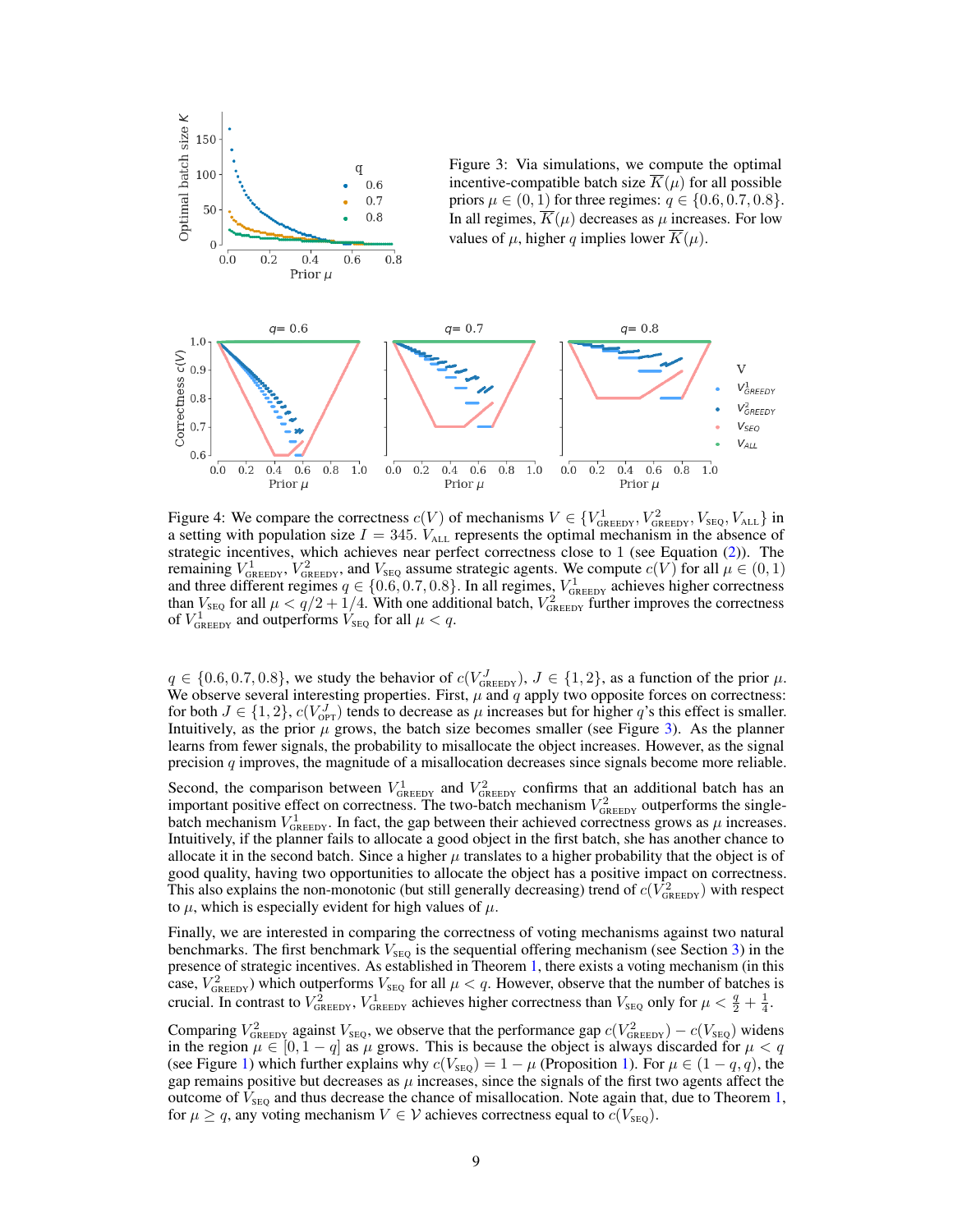The second benchmark  $V_{ALL}$  assumes that agents are not strategic (see Equation [\(2\)](#page-3-1)) and thus achieves the optimal correctness close to 1. The ratio  $c(V_{\text{GREDY}}^J)/c(V_{\text{SEQ}})$ ,  $J \in \{1, 2\}$ , serves as a measure of the *price of anarchy*. We see that incentives put a significant cost on correctness, especially for higher values of  $\mu \leq q$ . Higher values of q help decrease the price of anarchy. For any q, the maximum price of anarchy  $c(\bar{V}_{\text{GREEDY}}^J)/c(V_{\text{SEQ}})$  is observed around  $\mu = q$ , and equals  $1/q$  in a single-batch mechanism.

# 6 Discussion and Conclusion

Recent empirical evidence suggests that a significant contributing factor to the high discard rate of donated organs is herding. We propose to amend the current allocation policy by incorporating learning and randomness into the allocation process. We support our recommendations by introducing and analyzing a stylized model through theory and simulations. From a theoretical perspective, our work highlights the tension between learning and incentives and contributes to the understanding of optimal allocation when agents are privately informed and thus susceptible to herding behavior.

Limitations and extensions. For simplicity, we make two limiting assumptions: (1) agent utilities are symmetric; (2) agents differ only in the realization of their private signals. We believe that our results are qualitatively robust and can be extended to a model with variations in agent types and asymmetric utilities. Increasing the relative magnitude of accepting a "bad" object will make agents more cautious, thus leading to larger batches. Introducing heterogeneous agents adds little insight to our qualitative conclusions; therefore, for the sake of brevity, we considered homogeneous agents.

Nevertheless, we acknowledge that our model is stylized with several abstractions that may not fully reflect the real organ allocation markets. In practice, an organ allocation waitlist might have patients of varying medical characteristics, such as age and blood type, which can give rise to heterogeneous utilities from the same organ. Therefore, our current model, which assumes a common utility function, should be interpreted as restricting attention to patients within the same medical characteristics group. It would be an interesting future direction to generalize some of these parts of our model.

Social impact and ethical concerns. Our proposed mechanism is designed to increase the acceptance rate of transplantable donated organs. While designing healthcare policies using insights from theoretical models has been extensively used (see e.g.,  $[4, 5]$  $[4, 5]$  $[4, 5]$  for kidney exchange), we emphasize that one must pursue such a change in a gradual manner. Furthermore, we note that our mechanism does not constitute a Pareto improvement. Patients, who are first in line, may be skipped due to the randomness in allocation. Thus, although our policy has the potential to improve the overall system efficiency, its implementation must consider any unintended effects on individual patients.

## Acknowledgments and Disclosure of Funding

Jamie Kang acknowledges support of the Jerome Kaseberg Doolan Fellowship and Stanford Management Science & Engineering Graduate Fellowship.

Faidra Monachou acknowledges support from the Stanford Data Science Scholarship, Google Women Techmakers Scholarship, Stanford McCoy Family Center for Ethics in Society Graduate Fellowship, Jerome Kaseberg Doolan Fellowship, and A.G. Leventis Foundation Grant.

Moran Koren acknowledges the support of the Israeli Minestry of Science and Technologi's Shamir scholarship and the support of the Fulbright foundation.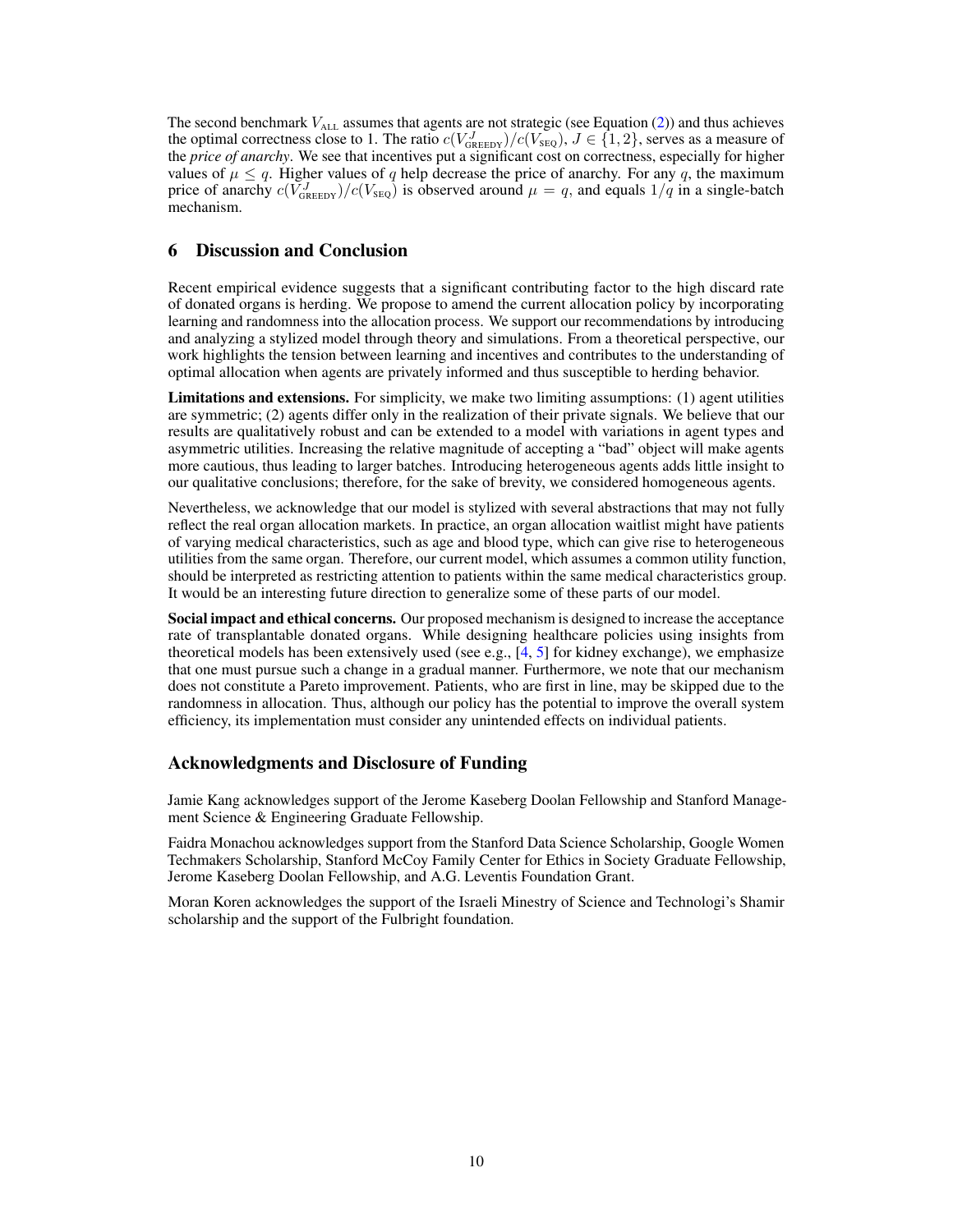#### References

- <span id="page-10-4"></span>[1] Daron Acemoglu, Asuman Ozdaglar, and Ali Parandehgheibi. Spread of Misinformation in Social Networks. *Games and Economic Behavior*, 2010.
- <span id="page-10-5"></span>[2] Itai Arieli and Manuel Mueller-Frank. Multidimensional Social Learning. *The Review of Economic Studies*, 86(3):913–940, may 2019. doi: 10.1093/restud/rdy029. URL [https:](https://academic.oup.com/restud/article/86/3/913/5034182) [//academic.oup.com/restud/article/86/3/913/5034182](https://academic.oup.com/restud/article/86/3/913/5034182).
- <span id="page-10-9"></span>[3] Itai Arieli, Moran Koren, and Rann Smorodinsky. The One-Shot Crowdfunding Game. In *EC '18: Proceedings of the 2018 ACM Conference on Economics and Computation*, pages 213–214. ACM, 2018.
- <span id="page-10-14"></span>[4] Itai Ashlagi and Alvin E Roth. Free Riding and Participation in Large Scale, Multi-hospital Kidney Exchange. *Theoretical Economics*, 9(3):817–863, 2014.
- <span id="page-10-15"></span>[5] Itai Ashlagi and Alvin E Roth. Kidney Exchange: An Operations Perspective. Technical report, National Bureau of Economic Research, 2021.
- <span id="page-10-7"></span>[6] David Austen-Smith and Jeffrey S Banks. Information Aggregation, Rationality, and the Condorcet Jury Theorem. *The American Political Science Review*, 90(1):pp. 34–45, 1996. ISSN 00030554. URL <http://www.jstor.org/stable/2082796>.
- <span id="page-10-2"></span>[7] Abhijit V Banerjee. A Simple Model of Herd Behavior. *The Quarterly Journal of Economics*, 107(3):797–817, 1992.
- <span id="page-10-3"></span>[8] Sushil Bikhchandani, David Hirshleifer, and Ivo Welch. A Theory of Fads, Fashion, Custom, and Cultural Change as Informational Cascades. *Journal of Political Economy*, 100(5):992–1026, 1992.
- <span id="page-10-16"></span>[9] Alison Butler, Gretchen Chapman, Jonathan N Johnson, Antonio Amodeo, Jens Böhmer, Manuela Camino, Ryan R Davies, Anne I Dipchand, Justin Godown, Oliver Miera, et al. Behavioral economics—a framework for donor organ decision-making in pediatric heart transplantation. *Pediatric transplantation*, 24(3):e13655, 2020.
- <span id="page-10-10"></span>[10] Yeon-Koo Che and Johannes Horner. Optimal Design for Social Learning. 2015.
- <span id="page-10-0"></span>[11] Matthew Cooper, Richard Formica, John Friedewald, Ryutaro Hirose, Kevin O'Connor, Sumit Mohan, Jesse Schold, David Axelrod, and Stephen Pastan. Report of National Kidney Foundation Consensus Conference to Decrease Kidney Discards. *Clinical Transplantation*, 33(1): e13419, 2019.
- <span id="page-10-8"></span>[12] Nicolas De Condorcet. *Essay sur l'application de l'analyse a la probabilite des decisions rendues a la pluralite des voix. Par m. le marquis De Condorcet..* de l'imprimerie royale, 1785.
- <span id="page-10-1"></span>[13] Stephanie De Mel, Kaivan Munshi, Soenje Reiche, and Hamid Sabourian. Herding in Quality Assessment: An Application to Organ Transplantation. Technical report, IFS Working Papers, 2020.
- <span id="page-10-6"></span>[14] Erik Eyster, Andrea Galeotti, Navin Kartik, and Matthew Rabin. Congested Observational Learning. *Games and Economic Behavior*, 87(283454):1–32, 2013. doi: 10.1016/j.geb.2014.06. 006. URL <http://dx.doi.org/10.1016/j.geb.2014.06.006>.
- <span id="page-10-12"></span>[15] Jacob Glazer, Ilan Kremer, and Motty Perry. The Wisdom of the Crowd When Acquiring Information Is Costly. *Management Science*, 2021.
- [16] Nicole Immorlica, Jieming Mao, Aleksandrs Slivkins, and Zhiwei Steven Wu. Incentivizing Exploration with Unbiased Histories. *arXiv preprint arXiv:1811.06026*, 2018.
- <span id="page-10-13"></span>[17] Nicole Immorlica, Jieming Mao, Aleksandrs Slivkins, and Zhiwei Steven Wu. Bayesian Exploration with Heterogeneous Agents. In *The World Wide Web Conference*, pages 751–761. ACM, 2019.
- <span id="page-10-11"></span>[18] Emir Kamenica and Matthew Gentzkow. Bayesian Persuasion. *American Economic Review*, 101(6):2590–2615, 2011.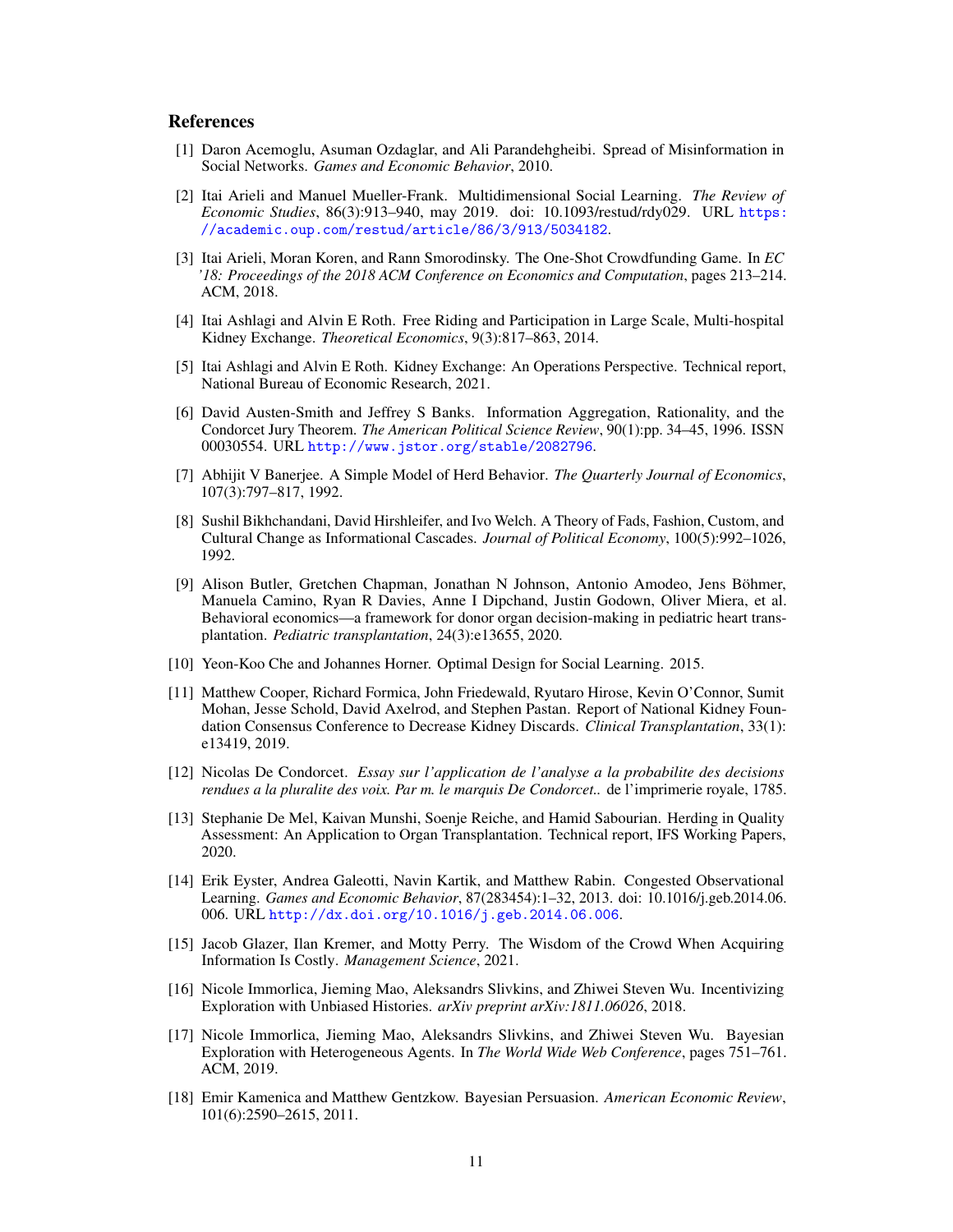- <span id="page-11-12"></span>[19] Anton Kolotilin, Tymofiy Mylovanov, Andriy Zapechelnyuk, and Ming Li. Persuasion of a Privately Informed Receiver. *Econometrica*, 85(6):1949–1964, 2017.
- <span id="page-11-10"></span>[20] Ilan Kremer, Yishay Mansour, and Motty Perry. Implementing the "Wisdom of the Crowd". *Journal of Political Economy*, 122(5):988–1012, 2014.
- <span id="page-11-7"></span>[21] Michal A Mankowski, Martin Kosztowski, Subramanian Raghavan, Jacqueline M Garonzik-Wang, David Axelrod, Dorry L Segev, and Sommer E Gentry. Accelerating kidney allocation: Simultaneously expiring offers. *American Journal of Transplantation*, 19(11):3071–3078, 2019.
- <span id="page-11-11"></span>[22] Yishay Mansour, Aleksandrs Slivkins, Vasilis Syrgkanis, and Zhiwei Steven Wu. Bayesian Exploration: Incentivizing Exploration in Bayesian Games. *arXiv preprint arXiv:1602.07570*, 2016.
- <span id="page-11-1"></span>[23] Sumit Mohan, Mariana C Chiles, Rachel E Patzer, Stephen O Pastan, S Ali Husain, Dustin J Carpenter, Geoffrey K Dube, R John Crew, Lloyd E Ratner, and David J Cohen. Factors Leading to the Discard of Deceased Donor Kidneys in the United States. *Kidney International*, 94(1): 187–198, 2018.
- <span id="page-11-6"></span>[24] Elchanan Mossel, Allan Sly, and Omer Tamuz. Strategic Learning and the Topology of Social Networks. *Econometrica*, 83(5):1755–1794, 2015. doi: 10.3982/ECTA12058. URL <http://arxiv.org/abs/1209.5527>.
- <span id="page-11-0"></span>[25] National Kidney Foundation. Organ Donation and Transplantation Statistics, January 2016. URL [https://www.kidney.org/news/newsroom/factsheets/](https://www.kidney.org/news/newsroom/factsheets/Organ-Donation-and-Transplantation-Stats) [Organ-Donation-and-Transplantation-Stats](https://www.kidney.org/news/newsroom/factsheets/Organ-Donation-and-Transplantation-Stats).
- <span id="page-11-8"></span>[26] Yiangos Papanastasiou, Kostas Bimpikis, and Nicos Savva. Crowdsourcing Exploration. *Management Science*, 64(4):1727–1746, 2017.
- <span id="page-11-9"></span>[27] Luis Rayo and Ilya Segal. Optimal Information Disclosure. *Journal of political Economy*, 118 (5):949–987, 2010.
- <span id="page-11-5"></span>[28] Lones Smith and Peter Sørensen. Pathological Outcomes of Observational Learning. *Econometrica*, 68(2):371–398, 2000.
- <span id="page-11-3"></span>[29] Darren E Stewart, Victoria C Garcia, John D Rosendale, David K Klassen, and Bob J Carrico. Diagnosing the Decades-long Rise in the Deceased Donor Kidney Discard Rate in the United States. *Transplantation*, 101(3):575–587, 2017.
- <span id="page-11-2"></span>[30] U.S. Department of Health and Human Services. Organ Procurement and Transplantation Network: National Data, April 2021. URL [https://optn.transplant.hrsa.gov/data/](https://optn.transplant.hrsa.gov/data/view-data-reports/national-data/) [view-data-reports/national-data/](https://optn.transplant.hrsa.gov/data/view-data-reports/national-data/).
- <span id="page-11-4"></span>[31] Juanjuan Zhang. The Sound of Silence: Observational Learning in the U.S. Kidney Market. *Marketing Science*, 29(2), 2010. doi: 10.1287/mksc.1090.0500.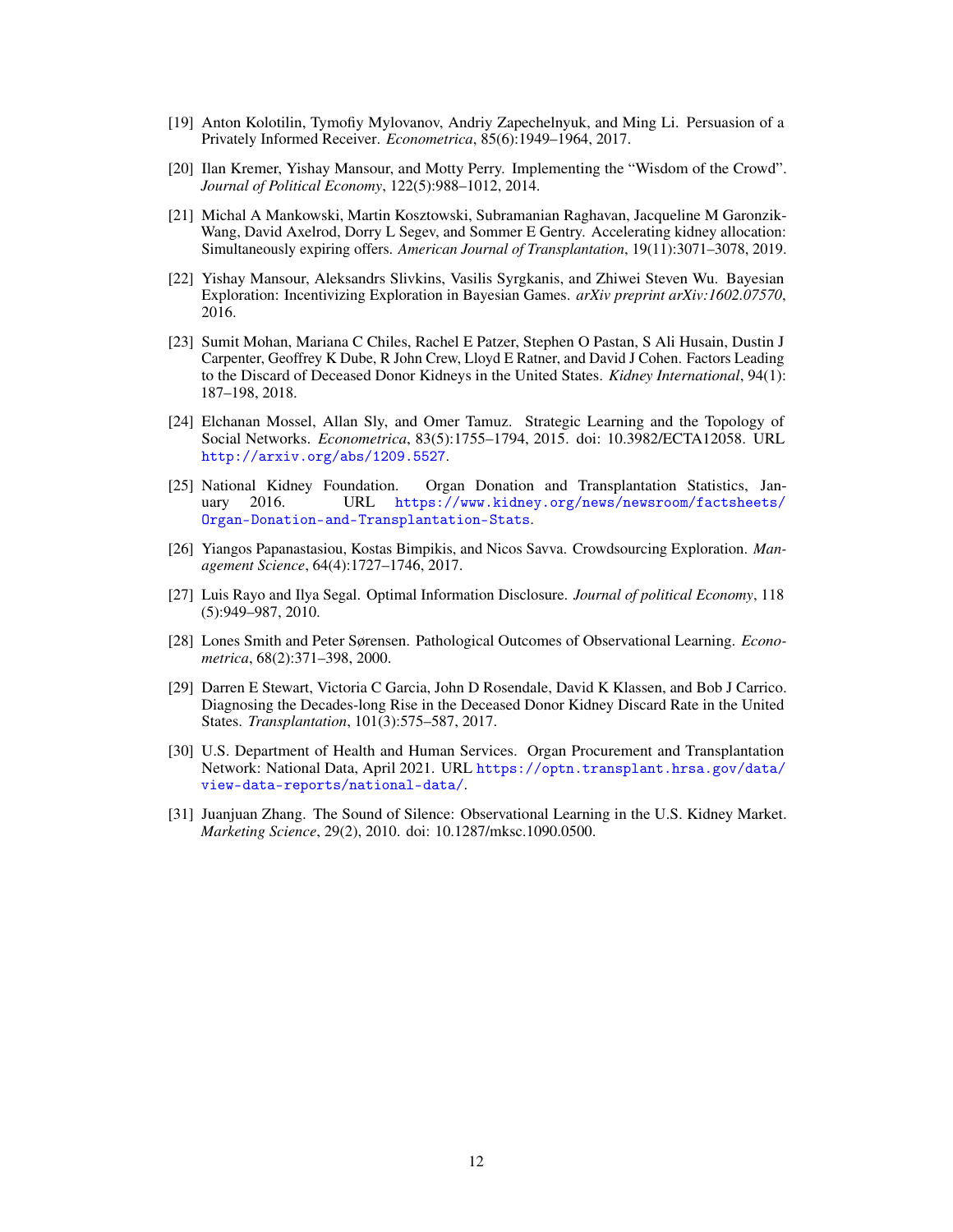# <span id="page-12-0"></span>A Extended Related Literature

The information structure of the model is based on the literature on observational learning. The seminal papers by [\[7,](#page-10-2) [8\]](#page-10-3) show that if agents receive binary signals over the object's quality and observe previous agents' action history, herding (information cascades) will eventually take place and information will be not be aggregated. These findings are extended by  $[28]$  to general distributions and follow-up works examine the robustness of these results in various game structures [\[1,](#page-10-4) [2,](#page-10-5) [14,](#page-10-6) [24\]](#page-11-6). Note that none of these works consider the existence of a planner that is able to control the flow of information.

Several empirical studies examine the presence of observational learning in real-world scenarios [\[13,](#page-10-1) [31\]](#page-11-4). Using data from organ transplantation in the United Kingdom, [\[13\]](#page-10-1) develop empirical tests to detect herding behavior and quantify its welfare consequences. [\[31\]](#page-11-4) provides empirical evidence for herding behavior in the United States deceased donor waitlist. Moreover, there also have been growing clinical literature on behavioral factors in organ allocation such as [\[9,](#page-10-16) [11\]](#page-10-0).

To improve the performance of the allocation system, we propose utilizing a voting mechanism to elicit agents private information. The ability of voting procedures to uncover ground truth by aggregating dispersed information dates back to the seminal Condorcet Jury Theorem [\[12\]](#page-10-8), which utilizes the law of large numbers to assert that majority voting will reach the correct decision, provided that the population is large enough and agents are not strategic. [\[6\]](#page-10-7) show that Condorcet's result does not hold when agents are strategic and are allowed to deviate from their private information. Our notion of correctness is taken from  $\lceil 3 \rceil$ . One novel feature in our model is that the number of votes is determined endogenously to maximize the probability of making the correct choice.

Our work is also loosely connected to the literature on information design (e.g., [\[10,](#page-10-10) [18,](#page-10-11) [19,](#page-11-12) [26,](#page-11-8) [27\]](#page-11-9)) and Bayesian exploration (e.g., [\[15](#page-10-12)[–17,](#page-10-13) [20,](#page-11-10) [22\]](#page-11-11)). With the exception of [\[15\]](#page-10-12), who consider an online recommendation problem with costly information acquisition, most of these works do not take into account the possibility that agents are privately informed. Instead, several papers such as [\[17,](#page-10-13) [19\]](#page-11-12) consider agents with private information in the form of *types* or idiosyncratic preferences. In contrast to our model where private *signals* are informative about the true quality of the object, those types are *not* correlated with the true state variable.<sup>[6](#page-12-2)</sup>

## A Optimal Solution in the Absence of Strategic Incentives

<span id="page-12-1"></span>Lemma A.1. *Suppose that agents are not strategic and voluntarily reveal their private signal value to the planner. Let*

$$
\underline{y} = 0.5 \frac{\log\left(\frac{1-\mu}{\mu}\right)}{\log\left(\frac{q}{1-q}\right)} + 0.5 I.
$$

*Then, the planner achieves optimal correctness when she allocates the object if and only if*  $\sum_{i=1}^{I} \mathbf{1}\{s_i = g\} \geq \mathbf{y}.$ 

*Proof.* Conditional on  $\omega = G$ , the number  $X_G$  of positive signals  $s = g$  follows a binomial distribution, i.e.,  $X_G \sim \text{Binomial}(I, q)$ . Conditional on  $\omega = G$ , the number  $X_B$  of positive signals s = g follows a binomial distribution, i.e.,  $X_B \sim \text{Binomial}(I, 1 - q)$ .

Let y denote the number of minimal positive signals required to allocate the object. For any number of positive signals higher than y, it is also optimal to allocate the object since the posterior belief that  $\omega = G$  strictly increases.

<span id="page-12-2"></span><sup>&</sup>lt;sup>6</sup>I.e., in our case, knowing the value of private signals *does* lead the decision maker to update her belief accordingly to this information.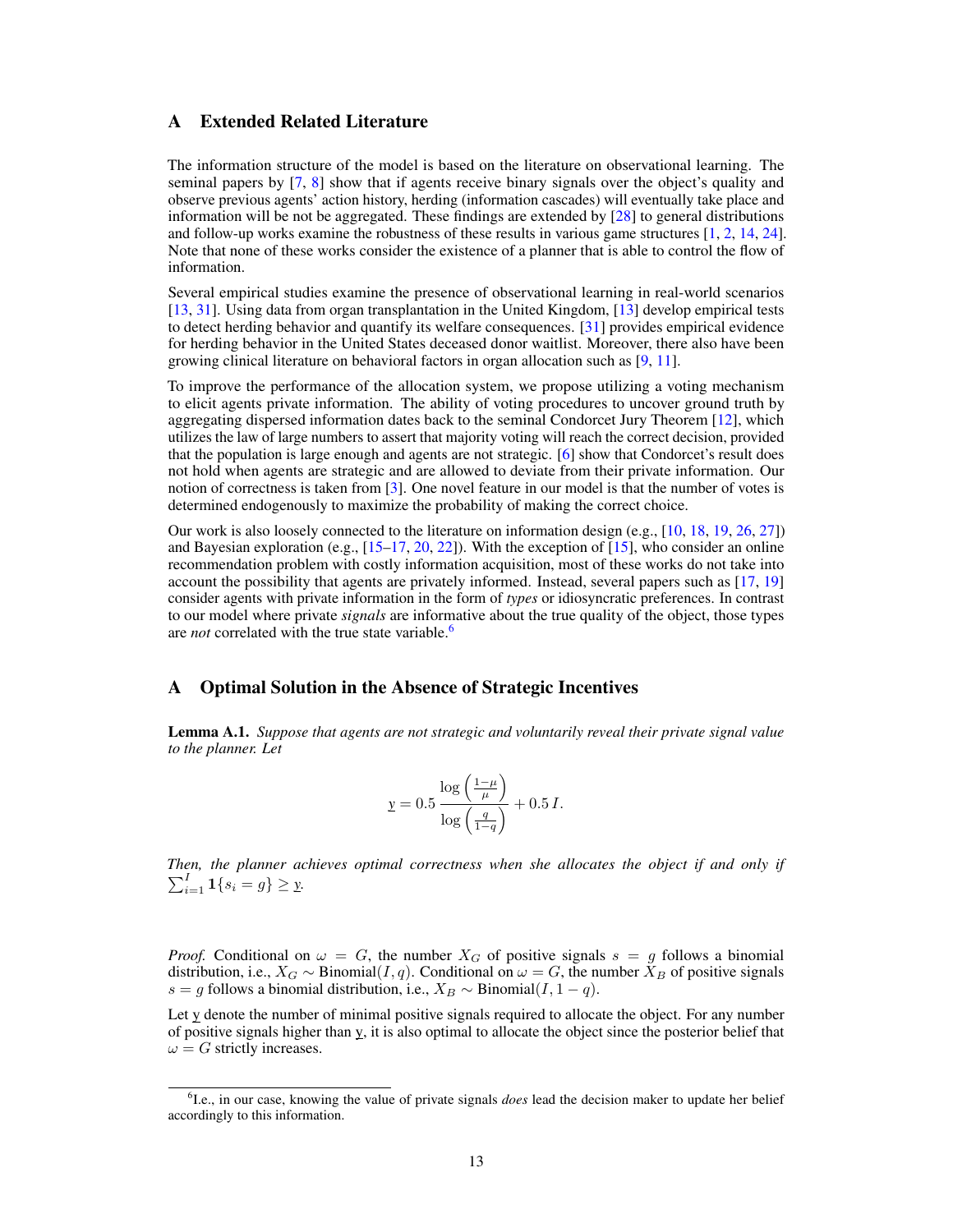The threshold  $y$  is the smallest integer that satisfies

$$
\mathbb{P}(\omega = G \mid X_G = \mathbf{y}) \ge 0.5
$$
\n
$$
\iff \frac{\mu(\mathbf{y}) q \mathbf{y} (1 - q)^{I - \mathbf{y}}}{\mu(\mathbf{y}) q \mathbf{y} (1 - q)^{I - \mathbf{y}} + (1 - \mu)(\mathbf{y}) q^{I - \mathbf{y}} (1 - q) \mathbf{y}} \ge 0.5
$$
\n
$$
\iff \mu q \mathbf{y} (1 - q)^{I - \mathbf{y}} \ge (1 - \mu) q^{I - \mathbf{y}} (1 - q) \mathbf{y}
$$
\n
$$
\iff \mu q^{2\mathbf{y} - I} \ge (1 - \mu)(1 - q)^{2\mathbf{y} - I}
$$
\n
$$
\iff \left(\frac{q}{1 - q}\right)^{2\mathbf{y} - I} \ge \frac{1 - \mu}{\mu}.
$$

Recall that  $q \in (0.5, 1)$ . Taking the logarithm of the previous relation and rearranging the terms, we finally get that

$$
\mathbf{y} = 0.5 \frac{\log\left(\frac{1-\mu}{\mu}\right)}{\log\left(\frac{q}{1-q}\right)} + 0.5 I.
$$

 $\Box$ 

# <span id="page-13-0"></span>B Omitted Analysis of the Sequential Offering Mechanism (Section [3\)](#page-3-3)

We first analyze the optimal strategies of the first three agents in the queue. Before taking any action, each agent observes his position in the queue in addition to his private signal and the common object prior  $\mu$ . In particular, by observing his position i, agent i recognizes that the object is being offered to him because all of the  $i - 1$  preceding agents have rejected it. This observation contributes to his posterior belief about the object quality.

Agent 1. Agent 1 updates his posterior belief using Bayes' law based only on his signal  $s_1$ .

$$
\mathbb{P}(\omega = G|s_1) = \begin{cases} \frac{\mu q}{\mu q + (1 - \mu)(1 - q)} & \text{for } s_1 = g\\ \frac{\mu (1 - q)}{\mu (1 - q) + (1 - \mu)q} & \text{for } s_1 = b. \end{cases}
$$

Since he receives utility 1 if  $\omega = G$  and  $-1$  if  $\omega = B$ , his expected utility to opt in is  $\mathbb{P}(\omega = G|s_1) - (1 - \mathbb{P}(\omega = G|s_1))$ . On the other hand, his utility to opt out is 0. We observe that agent 1 is better off opting in if

$$
\mathbb{P}(\omega = G|s_1) - (1 - \mathbb{P}(\omega = G|s_1)) > 0,
$$

which corresponds to

$$
\begin{cases} \mu q - (1 - \mu)(1 - q) > 0 & \text{when } s_1 = g, \\ \mu (1 - q) - (1 - \mu)q > 0 & \text{when } s_1 = b. \end{cases}
$$

Let  $\alpha_1$  be agent 1's optimal action in this mechanism. Then the following lemma characterizes  $\alpha_1$ .

<span id="page-13-1"></span>Lemma B.1. *Under the sequential offering mechanism, agent* 1 *chooses action*

$$
\alpha_1 = \begin{cases} y & \text{for } \mu > q \\ \mathbb{I}\{s_1 = g\} & \text{for } \mu \in (1 - q, q] \\ n & \text{for } \mu \le 1 - q. \end{cases}
$$

Lemma [B.1](#page-13-1) shows that the sequential offering mechanism drives the first agent to follow his signal if it is more informative than the common prior (i.e., when  $\mu \in (1-q, q]$ ). In the opposite case, where the prior is more informative (i.e., when either  $\mu > q$  or  $\mu \leq 1 - q$ ), the agent ignores his private signal. In particular, for high priors  $\mu > q$  the object is always allocated to agent 1 regardless of its true quality  $\omega$ .

Agent 2. When the second agent is offered the object, he knows that the first agent has already opted out. At the same time, agent 2 is aware of agent 1's optimal strategy as described in Lemma [B.1.](#page-13-1)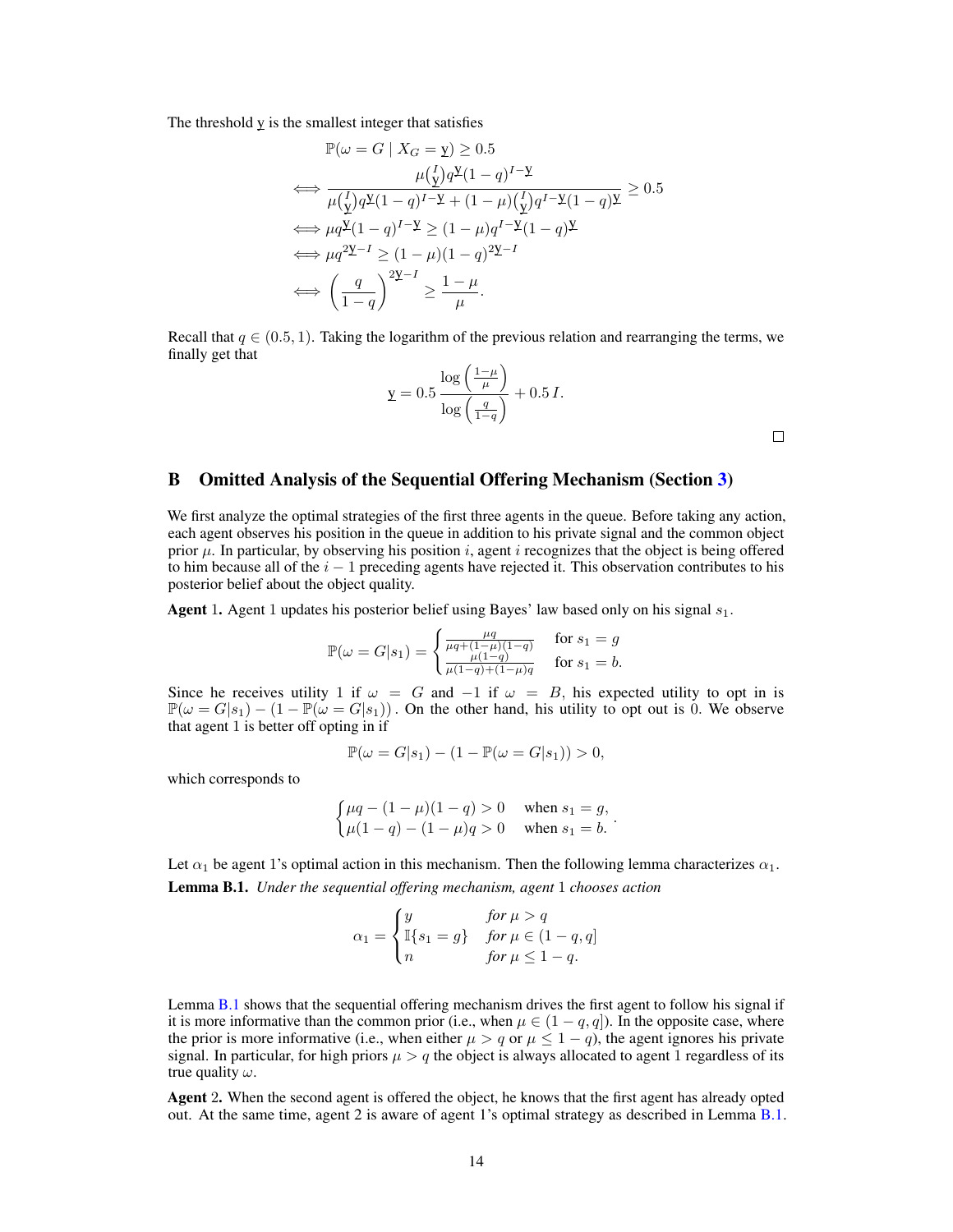Therefore, if the prior satisfies  $\mu \in (1-q, q]$ , then agent 2 infers that agent 1 has followed his own signal  $s_1 = b$ . As such, for  $\mu \in (1 - q, q]$ , agent 2 updates his posterior belief informed by this observation as follows:

$$
\mathbb{P}(\omega = G|s_2, \alpha_1 = n) = \begin{cases} \mu & \text{for } \mu \in (1 - q, q], s_2 = g \\ \frac{\mu(1 - q)^2}{\mu(1 - q)^2 + (1 - \mu)q^2} & \text{for } \mu \in (1 - q, q], s_2 = b. \end{cases}
$$

On the other hand, for  $\mu \notin (1 - q, q]$ , it holds that

$$
\mathbb{P}(\omega = G|s_2, \alpha_1 = n) = \begin{cases} \frac{\mu q}{\mu q + (1 - \mu)(1 - q)} & \text{for } \mu \notin (1 - q, q], s_2 = g\\ \frac{\mu (1 - q)}{\mu (1 - q) + (1 - \mu)q} & \text{for } \mu \notin (1 - q, q], s_2 = b, \end{cases}
$$

in which case agent 1's action is uninformative to agent 2.

<span id="page-14-2"></span>**Lemma B.2.** *Under the sequential offering mechanism, agent* 2 *chooses*<sup>[7](#page-14-0)</sup>

$$
\alpha_2 = \begin{cases} \mathbb{I}\{s_2 = g\} & \text{for } \mu \in (1/2, q] \\ n & \text{for } \mu \le 1/2. \end{cases}
$$

*Proof.* Similarly to agent 1, agent 2 prefers to opt in if

$$
\mathbb{P}(\omega = G|s_2, \alpha_1 = n) - (1 - \mathbb{P}(\omega = G|s_2, \alpha_1 = n)) > 0.
$$
 (3)

For  $\mu \in (1-q, q]$  and  $s_2 = q$ , Equation [\(3\)](#page-14-1) holds when  $\mu > 1/2$ . For  $\mu \in (1-q, q]$  and  $s_2 = b$ , Equation [\(3\)](#page-14-1) corresponds to

<span id="page-14-1"></span>
$$
\mu(1-q)^2 - (1-\mu)q^2 > 0.
$$

However, for any  $\mu \in (1 - q, q]$  we have

$$
\mu(1-q)^2 - (1-\mu)q^2 \le q(1-q)^2 - (1-q)q^2 = q(1-q)(1-2q) < 0,
$$

which makes Equation [\(3\)](#page-14-1) infeasible.

For  $\mu \leq 1 - q$ , notice that

$$
\mu(1-q) - (1-\mu)q < \mu q - (1-\mu)(1-q) \le 0.
$$

Thus Equation  $(3)$  is again infeasible regardless of  $s_2$ .

For  $\mu = 1/2$  exactly, by our assumption, he simply rejects the object. Therefore, agent 2 prefers to opt in if  $\mu \in (1/2, q]$  and  $s_2 = g$ . Otherwise, he prefers to opt out.  $\Box$ 

Lemma [B.2](#page-14-2) shows that agent 2 follows his signal if  $\mu > 1/2$ , whereas he ignores the signal and opts out if  $\mu \leq 1/2$ . The characterizations of  $\alpha_1$  and  $\alpha_2$  offer implications that will be useful to analyze the optimal strategies of subsequent agents. First, for  $\mu > 1/2$ , Lemma [B.1](#page-13-1) and Lemma [B.2](#page-14-2) together suggest that both agent 1 and agent 2 follow their signals. Therefore, the availability of the object after being offered to agent 2 implies to subsequent agents that both  $s_1 = b$  and  $s_2 = b$ . Second, for  $\mu \leq 1/2$ , agent 2's action is uninformative about  $s_2$ . Agent 1's action, however, can be informative depending on the value of  $\mu$ . If  $\mu \in (1 - q, 1/2)$  then the subsequent agents can infer that  $s_1 = b$ because agent 1 follows his signal. If  $\mu \leq 1 - q$ , however, agent 1's action is also uninformative.

Notice here that, whenever agent 1's or 2's opt-out action is informative, his private signal (that the subsequent agents can perfectly infer) is b. We use this implication for our analysis next.

**Agent 3.** If the object is offered to agent 3, one of the three events must have occurred: (i)  $\mu \in (1/2, q]$ *and*  $s_1 = s_2 = b$ , or (ii)  $\mu \in (1 - q, 1/2]$  *and*  $s_1 = b$ , or (iii)  $\mu \le 1 - q$ . Nonetheless, we claim that in any case, agent 3 would always choose to opt out.

<span id="page-14-3"></span>**Lemma B.3.** *Under the sequential offering mechanism, agent 3 always chooses to opt out:*  $\alpha_3 = n$ .

<span id="page-14-0"></span><sup>&</sup>lt;sup>7</sup>In the sequential offering mechanism, if  $\mu > q$  then the object is never offered to agent  $i \geq 2$ , because agent 1 always opts in.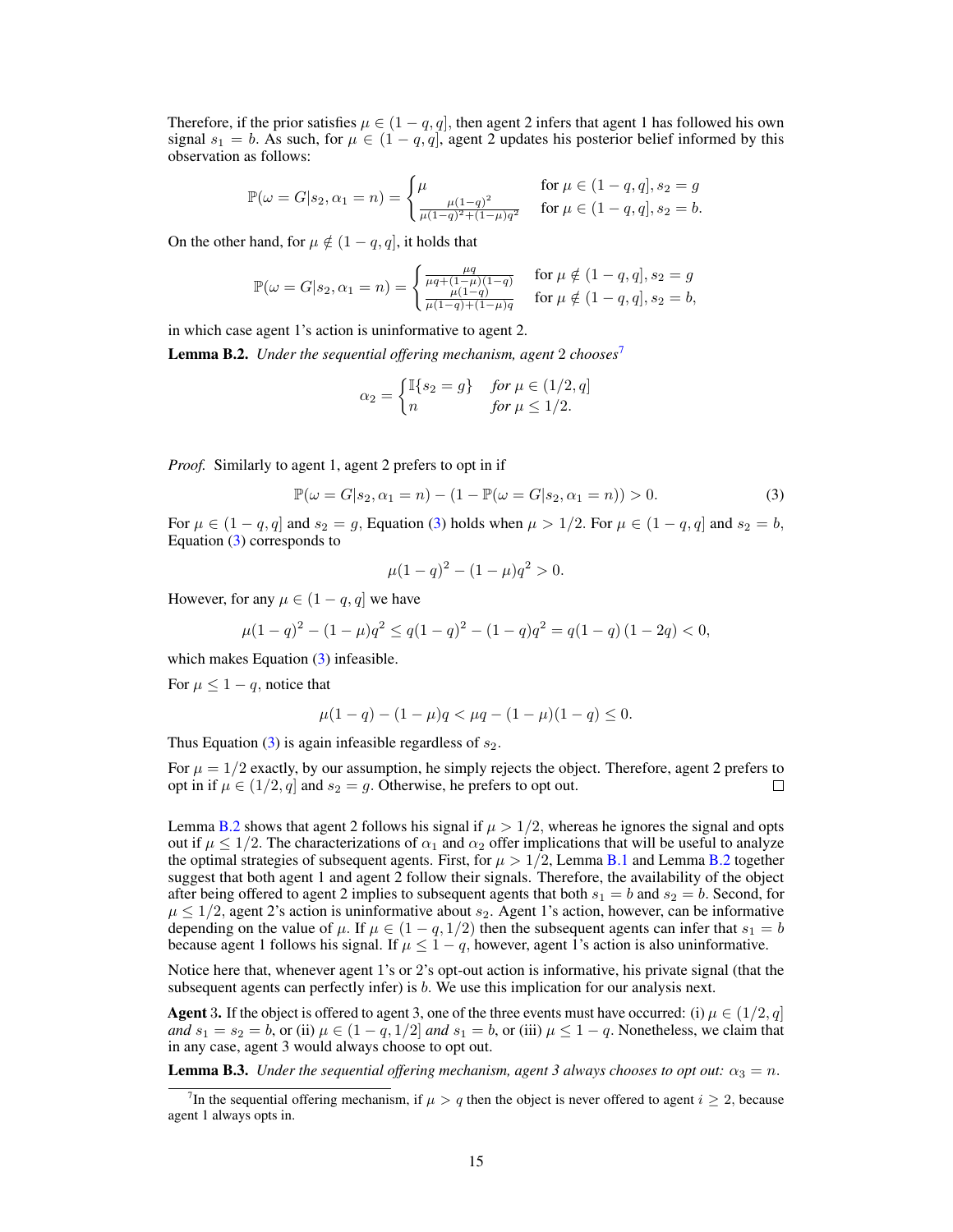*Proof.* Agent 3 will prefer to opt in if

<span id="page-15-0"></span>
$$
\mathbb{P}(\omega = G|s_3, \alpha_1 = \alpha_2 = n) - (1 - \mathbb{P}(\omega = G|s_3, \alpha_1 = \alpha_2 = n)) > 0.
$$
 (4)

For  $\mu \in (1/2, q]$ , agent 3's posterior belief given her signal is

$$
\mathbb{P}(\omega = G|s_3, \alpha_1 = \alpha_2 = n) = \mathbb{P}(\omega = G|s_3, s_1 = s_2 = b)
$$

$$
= \begin{cases} \frac{\mu(1-q)^2 q}{\mu(1-q)^2 q + (1-\mu) q^2 (1-q)} & \text{for } \mu \in (1/2, q], s_3 = g \\ \frac{\mu(1-q)^3}{\mu(1-q)^3 + (1-\mu) q^3} & \text{for } \mu \in (1/2, q], s_3 = b \end{cases}.
$$

For  $s_3 = g$ , we have

$$
\mu(1-q)^2q - (1-\mu)q^2(1-q) = (1-q)q[\mu(1-q) - (1-\mu)q] \le 0.
$$

The proof is analogous for  $s_2 = b$ . As a result, for  $\mu \in (1/2, q]$  agent 3 prefers to opt out regardless of his own signal.

For  $\mu \in (1 - q, 1/2]$ , agent 3 infers that  $s_1 = b$ . Agent 3's posterior belief equals

$$
\mathbb{P}(\omega = G|s_3, \alpha_1 = \alpha_2 = n) = \mathbb{P}(\omega = G|s_3, s_1 = b)
$$

$$
= \begin{cases} \mu & \text{for } \mu \in (1 - q, 1/2], s_3 = g \\ \frac{\mu(1 - q)^2}{\mu(1 - q)^2 + (1 - \mu)q^2} & \text{for } \mu \in (1 - q, 1/2], s_3 = b. \end{cases}
$$

Then Equation [\(4\)](#page-15-0) is infeasible because

$$
\mu - (1 - \mu) = 2\mu - 1 \le 0.
$$

Finally, for  $\mu \leq 1 - q$ ,

$$
\mathbb{P}(\omega = G|s_3, \alpha_1 = \alpha_2 = n) = \mathbb{P}(\omega = G|s_3)
$$

$$
= \begin{cases} \frac{\mu q}{\mu q + (1 - \mu)(1 - q)} & \text{for } \mu \le 1 - q, s_3 = g \\ \frac{\mu (1 - q)}{\mu(1 - q) + (1 - \mu)q} & \text{for } \mu \le 1 - q, s_3 = b \end{cases}
$$

where we have

$$
\mu(1-q) - (1-\mu)q < \mu q - (1-\mu)(1-q) = \mu + q - 1 \le 0,
$$

making Equation [\(4\)](#page-15-0) infeasible.

 $\Box$ 

Now we extend Lemma [B.3](#page-14-3) to any remaining agent in the queue. Let  $\alpha_i$  denote the optimal action of agent i.

<span id="page-15-1"></span>Lemma B.4. *In the sequential offering mechanism, any agent other than the first two always opts-out. That is, for any*  $i \geq 3$ :

 $\alpha_i = n$ .

*Proof.* We use mathematical induction on i to prove the statement. For the basis  $i = 3$ , we have that due to Lemma [B.3](#page-14-3) agent 3 always opts out thus his action is always uninformative to the subsequent agents. Next, as the inductive step, consider some agent  $i$ . Suppose that agent  $i$  updates his posterior belief in some manner such that it is optimal for him to opt out regardless of  $s_i$ . Because this action is uninformative, the next agent  $i + 1$  must update his posterior belief the same way as agent i. Therefore, it is also optimal for agent  $i + 1$  to opt out.  $\Box$ 

Another way to interpret Lemma [B.4](#page-15-1) is that if neither agent 1 nor agent 2 opts in, then the object will be discarded. Using this result along with Lemma [B.1](#page-13-1) and Lemma [B.2](#page-14-2) we characterize the outcome of the sequential offering mechanism (Lemma [1](#page-3-4) in Section [3\)](#page-3-3):

**Lemma 1.** *Under*  $V_{\text{SEO}}$ *, the object is allocated if and only if: (i)*  $\mu > q$ *, (ii)*  $\mu \in [1/2, q]$  *and either*  $s_1 = g$  or  $s_2 = g$ , (iii)  $\mu \in [1 - q, 1/2]$  and  $s_1 = g$ . Otherwise, the object is discarded.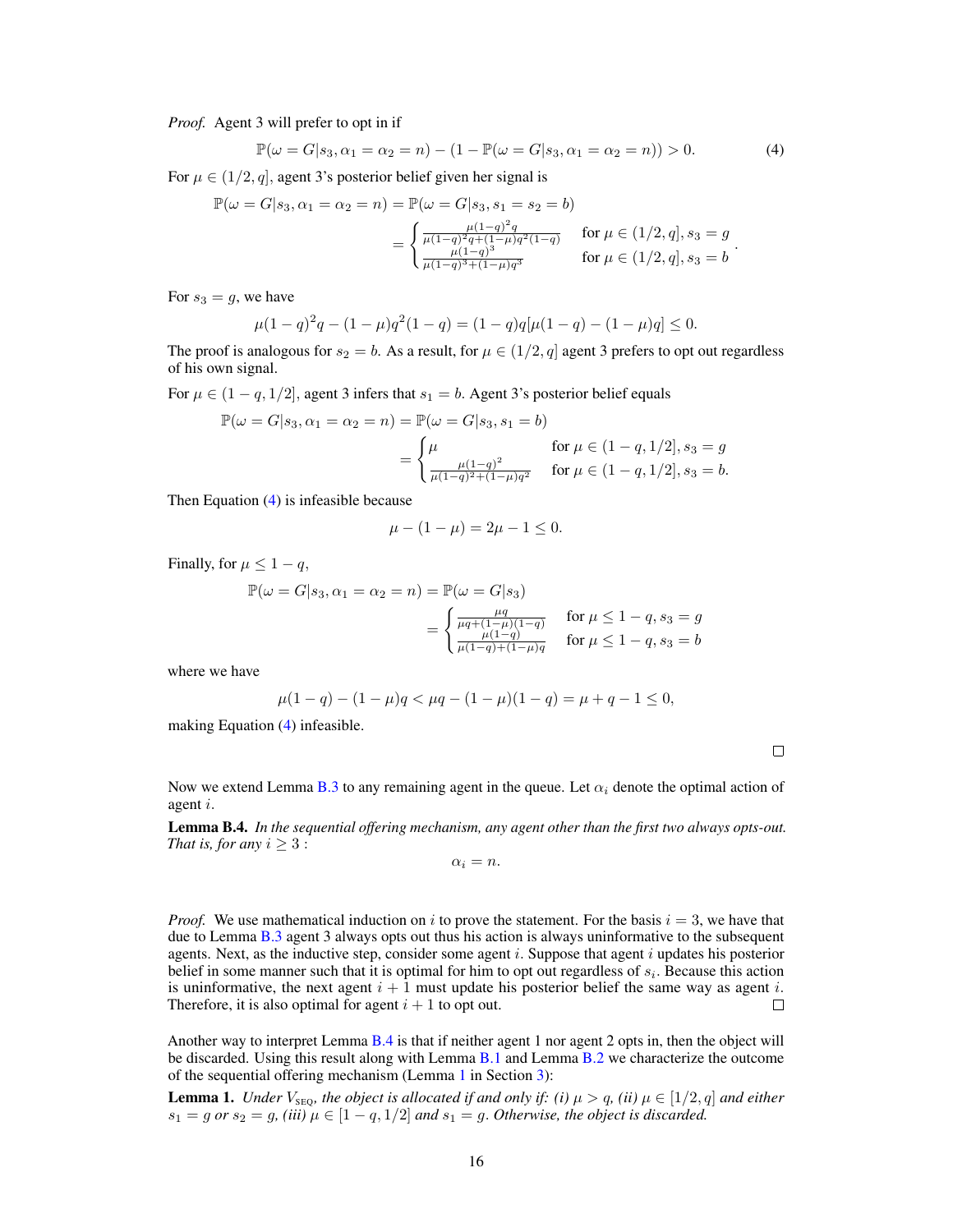*Proof.* The proof follows directly from combining Lemmas **[B.1](#page-13-1)** to **[B.4.](#page-15-1)** 

**Proposition 1.** *Under the sequential offering mechanism,*  $V_{\text{SEO}}$ *:* 

*(i) At most the two initial agents in the queue determine the allocation outcome: if the first two agents decline, then the object will be always discarded.*

*(ii) The correctness equals*  $c(V_{\text{SEQ}}) =$  $\sqrt{ }$  $\int$  $\overline{\mathcal{L}}$  $\mu$  *for*  $\mu > q$  $2\mu q(1-q) + q^2$  *for*  $\mu \in [1/2, q]$ q  $for \mu \in [1-q, 1/2)$  $1 - \mu$  *for*  $\mu < 1 - q$ .

*Proof.* Part (i) directly follows from Lemma [1.](#page-3-4) For part (ii), notice that for  $\mu \in (1/2, q]$ , the object is allocated if either  $s_1 = g$  or  $s_2 = g$ . Conditional on  $\omega = G$ , this happens with probability  $1 - (1 - q)^2$ . The object is discarded if  $s_1 = s_2 = b$ , which happens with  $q^2$  conditional on  $\omega = B$ . Recall that  $\mathbb{P}(\omega = G) = \mu$ . Therefore the correctness of the outcome is  $\mu(1 - (1 - q)^2) + (1 - \mu)q^2 =$  $2\mu q(1-q) + q^2$ .

For  $\mu \in (1 - q, 1/2]$  the object is allocated if  $s_1 = g$ . Conditional on  $\omega = G$ , the object is allocated with probability q. The object is discarded when  $s_1 = b$  and conditional on  $\omega = B$  this happens with probability q. Hence the outcome is correct with probability q. probability  $q$ . Hence the outcome is correct with probability  $q$ .

## <span id="page-16-0"></span>C Proofs for Section [4](#page-4-4)

#### C.1 Proofs for Section [4.1](#page-4-2)

**Lemma 2.**  $V_{\{K\}}$  *is incentive-compatible if and only if (i)*  $\mu \in \mathcal{I}_K$ *, or equivalently (ii)*  $\mu < q$  *and*  $\underline{K}(\mu) \leq K \leq \overline{K}(\mu).$ 

*Proof.* Proof of (i): Consider a single-batch voting mechanism  $V_{\{K\}}$ . Suppose that agent i chooses to opt in. Let  $\mathcal{G}_K$  be the probability that the object gets allocated to agent i conditional on the object quality being good. Similarly, let  $\mathcal{B}_K$  be the probability that the object gets allocated to agent i conditional on the object quality being bad. Then  $\mathcal{G}_K$  and  $\mathcal{B}_K$  can be computed as

$$
\mathcal{G}_K = \sum_{y=\frac{K+1}{2}}^K \frac{1}{y} {K-1 \choose y-1} q^{y-1} (1-q)^{K-y}
$$

$$
\mathcal{B}_K = \sum_{y=\frac{K+1}{2}}^K \frac{1}{y} {K-1 \choose y-1} q^{K-y} (1-q)^{y-1}.
$$

Given private signal  $s_i$ , his expected utility conditional on each action is

<span id="page-16-2"></span><span id="page-16-1"></span>
$$
u_i(y; s_i) = \mathbb{P}(\omega = G|s_i)\mathcal{G}_K - \mathbb{P}(\omega = B|s_i = g)\mathcal{B}_K
$$
  

$$
u_i(n; s_i) = 0.
$$

Then the mechanism  $V_{\{K\}}$  is incentive-compatible if  $u_i(y; g) \geq u_i(n; g)$  and  $u_i(y; b) \leq u_i(n; b)$ . That is,  $V_{\{K\}}$  is incentive-compatible for prior  $\mu$  if

$$
u_i(y;g) \ge u_i(n;g) \iff \mathbb{P}(\omega = G|s_i = g)\mathcal{G}_K - \mathbb{P}(\omega = B|s_i = g)\mathcal{B}_K \ge 0
$$
  

$$
\iff \frac{\mathbb{P}(\omega = G)\mathbb{P}(s_i = g|\omega = G)\mathcal{G}_K}{\mathbb{P}(s_i = g)} - \frac{\mathbb{P}(\omega = B)\mathbb{P}(s_i = g|\omega = B)\mathcal{B}_K}{\mathbb{P}(s_i = g)} \ge 0
$$
  

$$
\iff \mu q \mathcal{G}_K - (1 - \mu)(1 - q)\mathcal{B}_K \ge 0
$$
 (5)

and

$$
u_i(y;b) \ge u_i(n;b) \iff \mathbb{P}(\omega = G|s_i = b)\mathcal{G}_K - \mathbb{P}(\omega = B|s_i = b)\mathcal{B}_K \le 0
$$

$$
\iff \frac{\mathbb{P}(\omega = G)\mathbb{P}(s_i = b|\omega = G)\mathcal{G}_K}{\mathbb{P}(s_i = b)} - \frac{\mathbb{P}(\omega = B)\mathbb{P}(s_i = b|\omega = B)\mathcal{B}_K}{\mathbb{P}(s_i = b)} \le 0
$$

$$
\iff \mu(1-q)\mathcal{G}_K - (1-\mu)q\mathcal{B}_K \le 0.
$$
(6)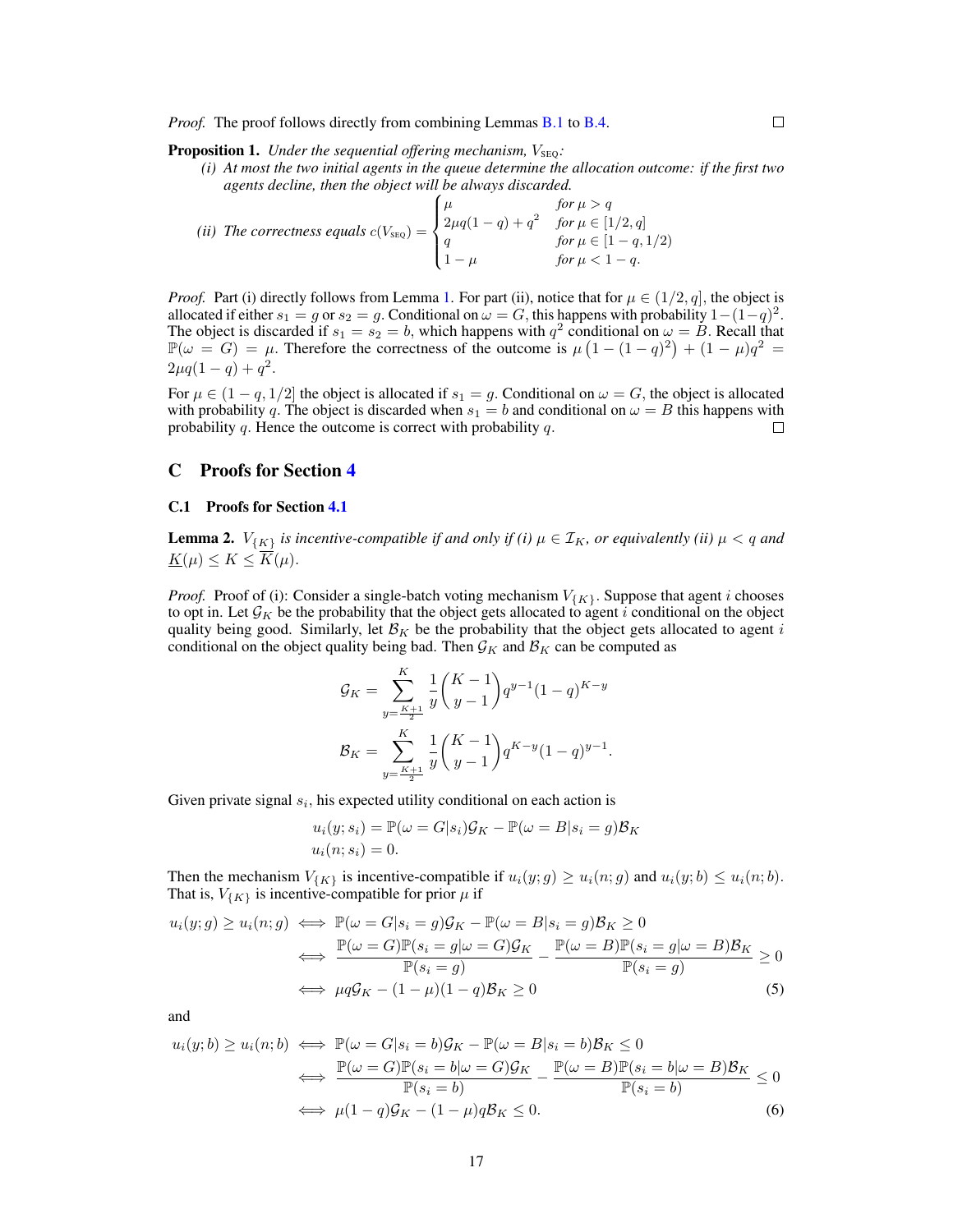Given that the left-hand sides of both [\(5\)](#page-16-1) and [\(6\)](#page-16-2) monotonically increases with  $\mu$ , there should be some thresholds of prior, namely  $\underline{\mu}_K \in (0,1)$  and  $\overline{\mu}_K \in (0,1)$ , such that

$$
\mu q G_K - (1 - \mu)(1 - q) B_K \ge 0 \quad \forall \mu \ge \underline{\mu}_K
$$
  

$$
\mu (1 - q) G_K - (1 - \mu) q B_K \le 0 \quad \forall \mu \ge \overline{\mu}_K,
$$

where the thresholds solve the following indifference conditions:

$$
\frac{\underline{\mu}_K}{1 - \underline{\mu}_K} = \frac{1 - q}{q} \frac{\mathcal{B}_K}{\mathcal{G}_K} \tag{7}
$$

<span id="page-17-2"></span><span id="page-17-1"></span>
$$
\frac{\overline{\mu}_K}{1 - \overline{\mu}_K} = \frac{q}{1 - q} \frac{\mathcal{B}_K}{\mathcal{G}_K}.
$$
\n(8)

Because  $q > \frac{1}{2}$  it naturally follows that  $\mu_K < \overline{\mu}_K$ . Therefore, there exists a threshold policy such that any given  $V_{\{K\}}$  is incentive-compatible for a prior  $\mu$  that satisfies  $\underline{\mu}_K \le \mu \le \overline{\mu}_K$ .

Next we fully characterize  $\underline{\mu}_K$  and  $\overline{\mu}_K$ . To do so, we use Lemma [D.1](#page-24-1) to write

$$
\mathcal{G}_K = \frac{1}{q} \cdot \frac{1}{K} \sum_{y=\frac{K+1}{2}}^K {K \choose y} q^y (1-q)^{K-y}
$$

$$
\mathcal{B}_K = \frac{1}{1-q} \cdot \frac{1}{K} \sum_{y=0}^{\frac{K+1}{2}-1} {K \choose y} q^y (1-q)^{K-y}
$$

and therefore

<span id="page-17-3"></span>
$$
\frac{\mathcal{B}_K}{\mathcal{G}_K} = \frac{q}{1-q} \cdot \frac{1-\mathbb{P}\left(X_K \ge \frac{K+1}{2}\right)}{\mathbb{P}\left(X_K \ge \frac{K+1}{2}\right)}\tag{9}
$$

where  $X_K$  is a binomial(K, q) random variable. Plugging this into [\(7\)](#page-17-1) and [\(8\)](#page-17-2) we obtain

$$
\underline{\mu}_K = 1 - \mathbb{P}\left(X \ge \frac{K+1}{2}\right) \tag{10}
$$

$$
\overline{\mu}_K = \frac{q^2 \left(1 - \mathbb{P}\left(X \ge \frac{K+1}{2}\right)\right)}{q^2 \left(1 - \mathbb{P}\left(X \ge \frac{K+1}{2}\right)\right) + (1-q)^2 \mathbb{P}\left(X \ge \frac{K+1}{2}\right)}
$$
\n
$$
= \frac{q^2 \mu_K}{q^2 \mu_K + (1-q)^2 (1-\mu_K)}.
$$
\n(11)

Letting  $\mathcal{I}_K \triangleq \left(\underline{\mu}_K, \overline{\mu}_K\right)$  concludes the proof.

Proof of (ii): By Lemmas [C.1](#page-17-0) and [C.2](#page-18-0) (stated below), the set of K such that  $\mu \in \mathcal{I}_K$  must be comprised of consecutive odd numbers. Therefore, for any K that satisfies  $\underline{K}(\mu) \le K \le \overline{K}(\mu)$ , the corresponding  $V_{\{K\}}$  must be incentive-compatible. П

We show two technical lemmas with regards to  $\mathcal{I}_K$  that were used to prove Lemma [2.](#page-5-0) In doing so, we make use of Lemma [D.2.](#page-25-0)

<span id="page-17-0"></span>**Lemma C.1** (Decreasing  $\mathcal{I}_K$ ).  $\mathcal{I}_K$  decreases with K. *That is, the endpoints*  $\overline{\mu}_K$  *and*  $\underline{\mu}_K$  *both*  $\emph{decrease with $K$. In particular, $\overline{\mu}_1=q$ and $\lim_{K\rightarrow\infty}\underline{\mu}_K=0$.}$ 

*Proof.* Recall that the endpoints  $\mu_K$  and  $\overline{\mu}_K$  are computed as Equations [\(10\)](#page-17-3), both of which by Lemma  $D.2$ , decrease with  $K$ . To see the second part of the statement, since

$$
\mathbb{P}(X_1 \ge 1) = \mathbb{P}(X_1 = 1) = q
$$

it follows that  $\overline{\mu}_1 = \frac{q^2(1-q)}{q^2(1-q)+(1-q)}$  $\frac{q^-(1-q)}{q^2(1-q)+(1-q)^2q} = q.$  Moreover,

$$
\lim_{K \to \infty} \mu_K = \lim_{K \to \infty} \frac{q^2 \left(1 - \mathbb{P}\left(X_K \ge \frac{K+1}{2}\right)\right)}{q^2 \left(1 - \mathbb{P}\left(X_K \ge \frac{K+1}{2}\right)\right) + (1-q)^2 \mathbb{P}\left(X_K \ge \frac{K+1}{2}\right)} = 0
$$

 $\Box$ 

where the last equality is due to  $\lim_{K \to \infty} \mathbb{P}\left(X_K \geq \frac{K+1}{2}\right) = 1$  by Lemma [D.2.](#page-25-0)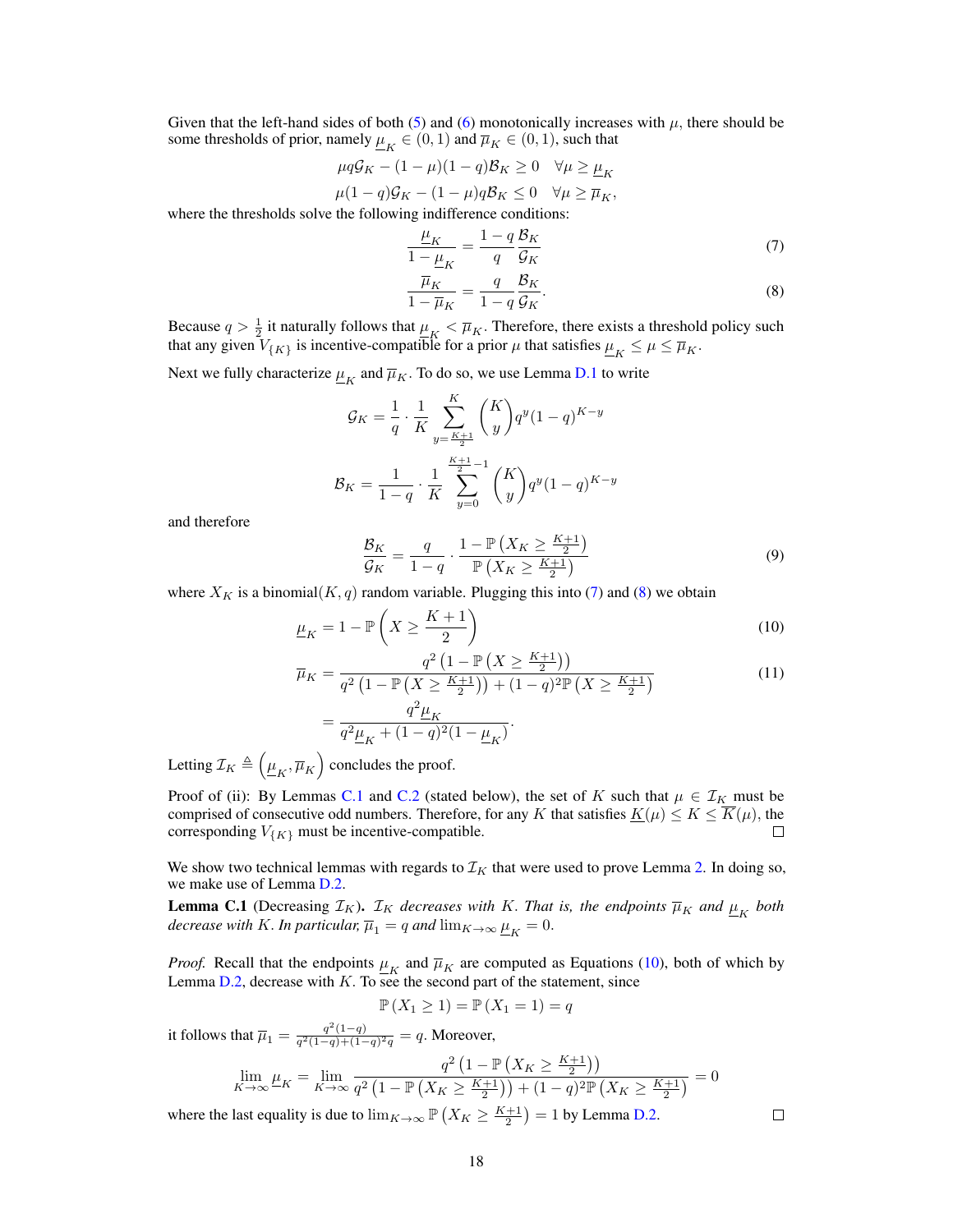<span id="page-18-0"></span>**Lemma C.2** (Overlapping  $\mathcal{I}_K$ ). *For any batch size*  $K \geq 3$ , *the interval*  $\mathcal{I}_K$  *intersects with*  $\mathcal{I}_{K-2}$ *. That is,*

$$
\underline{\mu}_K<\underline{\mu}_{K-2}<\overline{\mu}_K<\overline{\mu}_{K-2}.
$$

*Proof. (Sketch)* The first and third inequalities are immediate from Lemma [C.1.](#page-17-0) Showing the second  ${\cal G}_{K-2}$ inequality involves finding appropriate bounds for  $\frac{\mathcal{B}_K}{\mathcal{G}_K}$  $\frac{9K-2}{B_{K-2}}$ . Due to the length of the proof, we defer this part to Appendix [C.4.](#page-21-0)  $\Box$ 

Figure [2](#page-5-1) illustrates Lemmas [C.1](#page-17-0) and [C.2.](#page-18-0)

**Lemma 3.** Suppose  $\mu < q$ . Then, an incentive-compatible  $V_{\{K\}}$  always exists and achieves correct $ness\ c\left(V_{\{K\}}\right) = \mathbb{P}\left(X_K \geq \frac{K+1}{2}\right), where\ X_K \sim Binomial(K, q).$ 

*Proof.* We first show the existence of incentive-compatible  $V_{\{K\}}$  for any  $\mu < q$ . Consider some K. By Lemmas [C.1](#page-17-0) and [C.2,](#page-18-0)

$$
\bigcup_{K=1}^{\mathcal{K}} \mathcal{I}_K = (\underline{\mu}_{\mathcal{K}}, q)
$$

which implies that that no value of prior  $\mu$  between  $\mu_{\mathcal{K}}$  and q is skipped. Using the asymptotic result from the second part of Lemma [C.1,](#page-17-0)

$$
\lim_{\mathcal{K}\to\infty}\bigcup_{K=1}^{\mathcal{K}}\mathcal{I}_K=\left(\lim_{\mathcal{K}\to\infty}\underline{\mu}_{\mathcal{K}},q\right)=(0,q).
$$

Therefore for any  $\mu$  such that  $\mu \leq q$ , there exists at least one K such that  $\mu \in \mathcal{I}_K$ .

For the second part, we have

$$
c(V_{\{K\}}) = \mu \mathbb{P}_{V_{\{K\}}} (Z = 1 | \omega = G) + (1 - \mu) \mathbb{P}_{V_{\{K\}}} (Z = 0 | \omega = B)
$$
  
= 
$$
\mu \mathbb{P} \left( Y \ge \frac{K+1}{2} | \omega = G \right) + (1 - \mu) \mathbb{P} \left( Y < \frac{K+1}{2} | \omega = B \right)
$$
  
= 
$$
\mathbb{P} \left( X_K \ge \frac{K+1}{2} \right).
$$

**Proposition 2.** *Suppose*  $\mu < q$ . *Then the batch size*  $K = \overline{K}(\mu)$  *maximizes correctness among all incentive-compatible*  $V_{\{K\}}$ .

*Proof.* By Lemma [3,](#page-6-0)  $c(V_{\{K\}}) = \mathbb{P}\left(X_K \geq \frac{K+1}{2}\right)$ , which by Lemma [D.2,](#page-25-0) increases with K.  $\Box$ **Lemma 4.**  $\overline{K}(\mu)$  *weakly decreases with*  $\mu$ .

*Proof.* See the proof of Lemma [C.1.](#page-17-0)

#### C.2 Proofs for Section [4.2](#page-6-1)

**Lemma 5.** A voting mechanism  $V_{\{\pi_j\}_{j=1}^{\infty}}$  is incentive-compatible if and only if for any batch j, *current belief*  $\mu_{j-1}$  *and batch size*  $K_j \triangleq \pi_j(\mu_{j-1}), V_{\{K_j\}}$  *is incentive-compatible.* 

*Proof.* Each agent participates in at most one batch. Furthermore, agents in the same batch j share the same belief  $\mu_{j-1}$  with the planner. Thus, given the current belief  $\mu_{j-1}$  and batch size  $K_j$  (given the outcome of batch  $j-1$ ), the mechanism  $V_{\{\pi_j\}_{j=1}^\infty}$  restricted to batch j is equivalent to a single-batch mechanism  $V_{\{K_j\}}$  with a current belief  $\mu_{j-1}$ . Therefore, by induction, the mechanism  $V_{\{\pi_j\}_{j=1}^\infty}$  is incentive-compatible if and only if for each batch j, the single-batch mechanism  $V_{\{K_j\}}$  with belief  $\mu_{j-1}$  is incentive-compatible. □

 $\Box$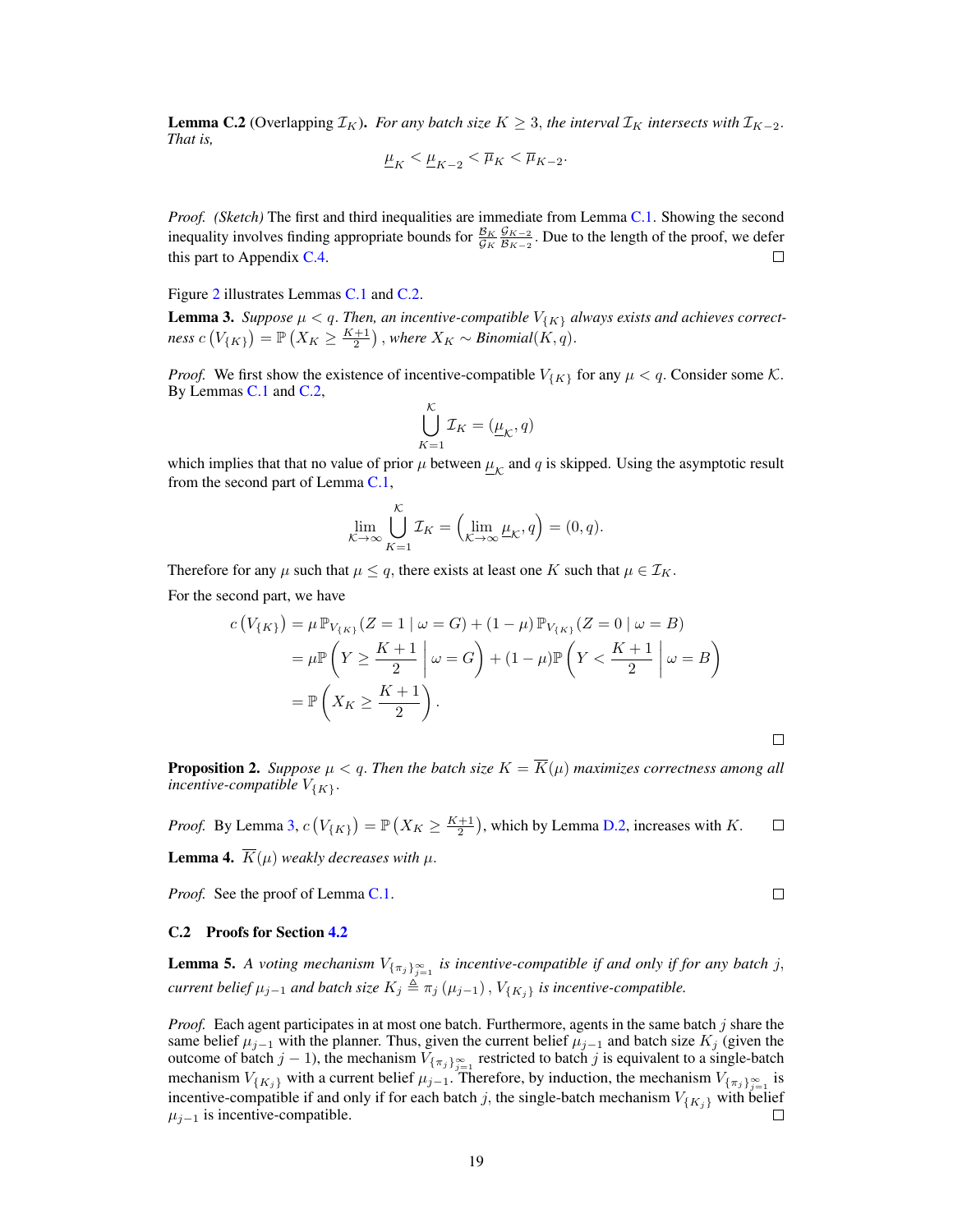<span id="page-19-0"></span>**Lemma C.3.** *For*  $\mu \geq q$ , *there is no incentive-compatible voting mechanism; under any*  $V \in \mathcal{V}$ , *every agent opts in.*

*Proof.* By Lemma [5,](#page-6-5) it suffices to consider single-batch voting mechanisms. For any K, Lemma [C.1](#page-17-0) implies that

$$
\overline{\mu}_K \le \max_{K} \overline{\mu}_K = \overline{\mu}_1 = q.
$$

Therefore for all  $\mu \ge q$ , there exists no K such that  $\mu < \overline{\mu}_K$ . For these priors, every agent will choose (possibly untruthfully)  $\alpha_i = y$  under any voting mechanism, and therefore the mechanism always allocates the object (and terminates after one batch). In expectation, such an outcome is correct with probability  $\mu$ . Notice that the correctness of this outcome is equivalent to that under  $V_{\text{SEQ}}$ for  $\mu \geq q$ . П

<span id="page-19-1"></span>**Lemma C.4.** *Suppose that the object is offered to batch j but is not allocated. Then*  $\mu_j < \mu_{j-1}$ .

*Proof.* Object is not allocated to batch j if  $Y_j \n\t\leq \frac{K_j-1}{2}$ . Using the posterior update rule in [\(1\)](#page-2-1),

$$
\mu_j = \frac{\mu_{j-1} q^{Y_j} (1-q)^{K_j - Y_j}}{\mu_{j-1} q^{Y_j} (1-q)^{K_j - Y_j} + (1-\mu_{j-1}) q^{K_j - Y_j} (1-q)^{Y_j}}
$$
  
\n
$$
\leq \frac{\mu_{j-1} (1-q)}{\mu_{j-1} (1-q) + (1-\mu_{j-1}) q}
$$
  
\n
$$
< \mu_{j-1}.
$$

 $\Box$ 

**Proposition 3.** For any  $\mu < q$  and J,  $V_{\text{GREEDY}}^J$  has the following properties:

- $(i)$   $V_{\text{GREEDY}}^J$  *is incentive-compatible;*
- (*ii*) Ex-post batch sizes satisfy  $K_{j'} \leq K_j$  for any  $j' < j \in [J]$ ;

(*iii*)  $c(V_{\text{GREEDY}}^J)$  strictly increases with J.

*Proof.* Part (i) is by Lemma [5.](#page-6-5)

For part (ii), by Lemma [C.4,](#page-19-1)  $\mu_j$  decreases with j. Each batch size  $K_j$  is chosen as  $K_j = \overline{K}(\mu_{j-1}),$ which, by Lemma [4,](#page-6-3) weakly increases with  $j$ .

For part (iii), consider any integer J and the greedy mechanism  $V_{\text{GREDY}}^J$ . Suppose that the object has not been allocated up to batch J. Then should the planner offer the object to another batch?

On the one hand, the expected correctness conditional on stopping at batch  $J$  is

$$
\mathbb{P}(\omega = B \mid \mu_J) = 1 - \mu_J.
$$

On the other hand, the expected correctness conditional on offering to an additional batch  $J+1$  is equal to  $c(V_{\{K_{J+1}\}})$ , which is the correctness of a single-batch voting mechanism where  $K_{J+1} = \overline{K}(\mu_J)$ is the size of batch  $J + 1$  chosen in a greedy manner. Then by Lemma [3,](#page-6-0) the expected correctness is

$$
\mathbb{P}\left(X_{\overline{K}(\mu_J)} \geq \frac{\overline{K}(\mu_J) + 1}{2}\right).
$$

Consider the interval  $\mathcal{I}_{\overline{K}(\mu_J)}$  that defines the values of incentive-compatible priors for the single-batch voting mechanism  $V_{\{\overline{K}(\mu_J)\}}$ . In particular, consider the lower endpoint of this interval,  $\underline{\mu}_{\overline{K}(\mu_J)}$ . Then, because  $\mu_J \in \mathcal{I}_{\overline{K}(\mu_J)}$  by construction, it must be that  $\mu_J > \underline{\mu}_{\overline{K}(\mu_J)}$ . Furthermore, we can compute

$$
\underline{\mu}_{\overline{K}(\mu_J)} = 1 - \mathbb{P}\left(X_{\overline{K}(\mu_J)} \ge \frac{\overline{K}(\mu_J) + 1}{2}\right).
$$

Hence, the expected correctness achieved by an additional batch is

$$
c\left(V_{\{\overline{K}(\mu_J)\}}\right) = \mathbb{P}\left(X_{\overline{K}(\mu_J)} \ge \frac{\overline{K}(\mu_J) + 1}{2}\right)
$$

$$
= 1 - \mu_{\overline{K}(\mu_J)}
$$

$$
> 1 - \mu_J.
$$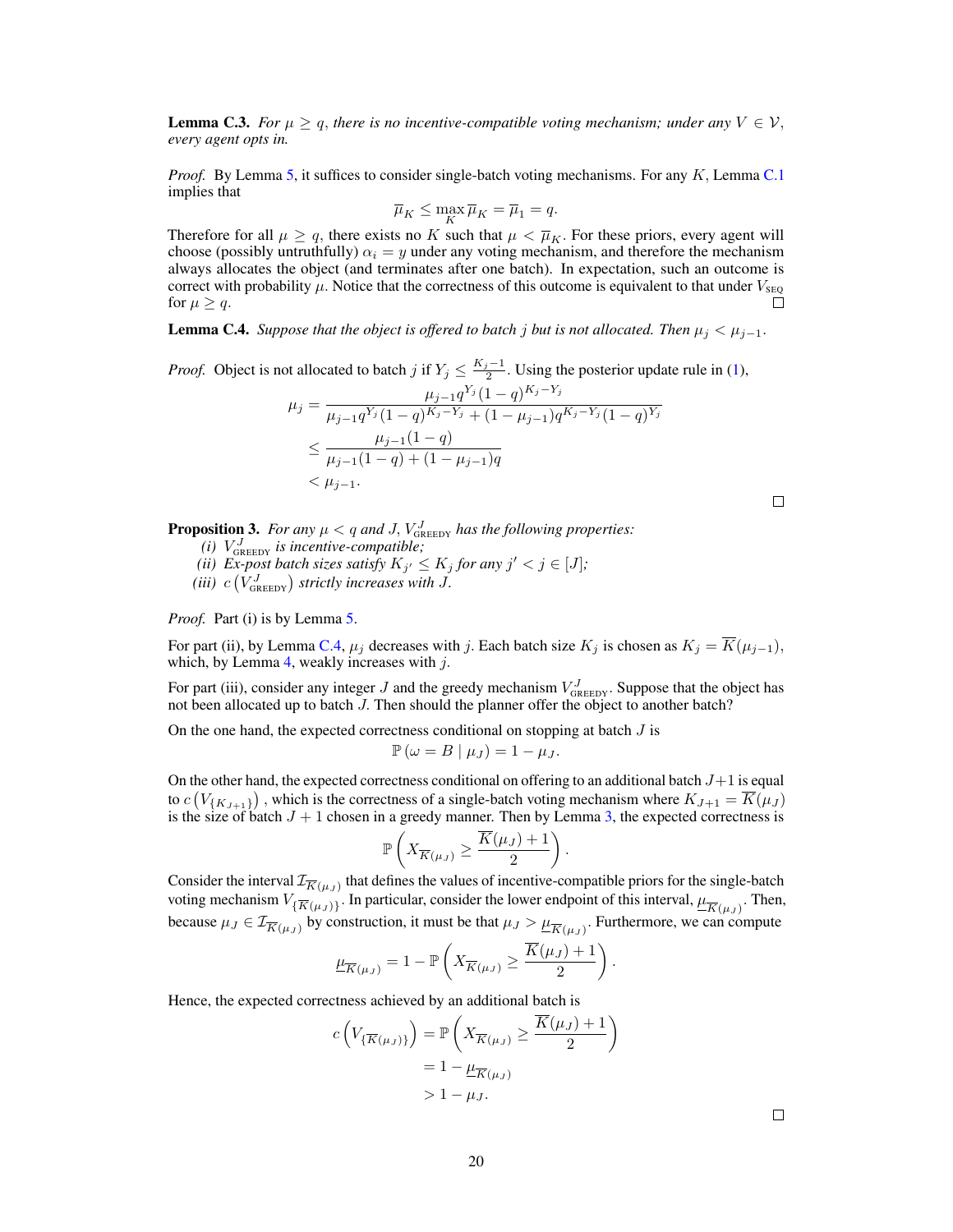**Corollary 1.** *For any*  $\mu < q$ ,  $V_{\text{GREEDY}}$  *is an incentive-compatible (multi-batch) voting mechanism that improves correctness in comparison to the sequential offering mechanism*  $V_{\text{SEQ}}$ .

*Proof.* Immediate from Theorem [1](#page-4-1) and Proposition [3](#page-7-1) (part (iii)).

 $\Box$ 

#### <span id="page-20-0"></span>C.3 Proof of Theorem [1](#page-4-1)

**Theorem 1.** *For any*  $\mu < q$ , *there exists a voting mechanism*  $V \in V$  *that is incentive-compatible and improves correctness compared to the sequential offering mechanism*  $V_{\text{SEQ}}$ *. For*  $\mu \geq q$ *, there is no incentive-compatible voting mechanism and any*  $V \in V$  *achieves the same correctness as*  $V_{\text{SEO}}$ .

*Proof.* In Proposition [1](#page-3-2) we calculate the correctness of  $V_{SEQ}$ , which will be used as our benchmark. We split the proof into three different cases:

• Case I:  $\mu < 1 - q$ , so by Proposition [1,](#page-3-2)

$$
c(V_{\text{seg}}) = 1 - \mu.
$$

By Lemmas [3,](#page-6-0) there must exist an incentive-compatible single-batch voting mechanism  $V_{\{K\}}$  such that  $\mu \in \mathcal{I}_K$ . In particular, under such a mechanism,

$$
\mu > 1 - \mathbb{P}\left(K \ge \frac{K+1}{2}\right) = 1 - c\left(V_{\{K\}}\right).
$$

Therefore,

$$
c(V_{\{K\}}) > 1 - \mu = c(V_{\text{seq}}).
$$

• Case II:  $\mu \in [1 - q, 1/2)$ .

$$
c(V_{\text{SEQ}})=q,
$$

and more importantly, for these values of prior,  $V_{\text{SEQ}}$  is equivalent to  $V_{\{1\}}$  that is incentivecompatible. Therefore, we use the observation (by Lemma  $3$  and  $D.2$ ) that the correctness of an incentive-compatible  $V_{\{K\}}$  increases with K.

Then it is sufficient to show that there exists an incentive-compatible  $V_{\{K\}}$  such that  $K \geq 3$ . To this end, we show that  $V_{\{3\}}$  is incentive-compatible. The interval  $\tilde{\mathcal{I}}_3$  computes to

$$
\mathcal{I}_3 = \left( (1-q)^2 (2q+1), \frac{q}{2} + \frac{1}{4} \right)
$$

where  $(1 - q)^2 (2q + 1) < 1 - q$  and  $\frac{q}{2} + \frac{1}{4} > \frac{1}{2}$ . Hence

$$
[1-q,1/2)\subset \mathcal{I}_3,
$$

implying that  $V_{\{3\}}$  is incentive-compatible for any  $\mu \in [1-q, 1/2)$ .

• Case III:  $\mu \in [1/2, q/2 + 1/4]$ , in which case  $\frac{1}{2} \leq \mu < q$ . By Proposition [1,](#page-3-2)

$$
c(V_{\text{seg}}) = 2\mu q(1-q) + q^2.
$$

As in Case II,

$$
[1/2,q/2+1/4]\subset \mathcal{I}_3,
$$

and therefore  $V_{\{3\}}$  is incentive-compatible, which achieves (by Lemma [3\)](#page-6-0)

$$
c(V_{\{3\}}) = q^3 + 3q^2(1-q) > 2\mu q(1-q) + q^2 = c(V_{\text{SEQ}}).
$$

• Case IV:  $\mu \in (q/2 + 1/4, q)$ .

$$
c(V_{\text{seg}}) = 2\mu q(1-q) + q^2.
$$

Notice that  $V_{\{3\}}$  is no longer incentive-compatible for these values of  $\mu$ . Since  $\mathcal{I}_1$  =  $(1 - q, q)$ ,  $V_{\{1\}}$  is the only incentive-compatible single-batch voting mechanism, which however achieves  $c(V_{\{1\}}) = q < c(V_{\text{seg}})$ .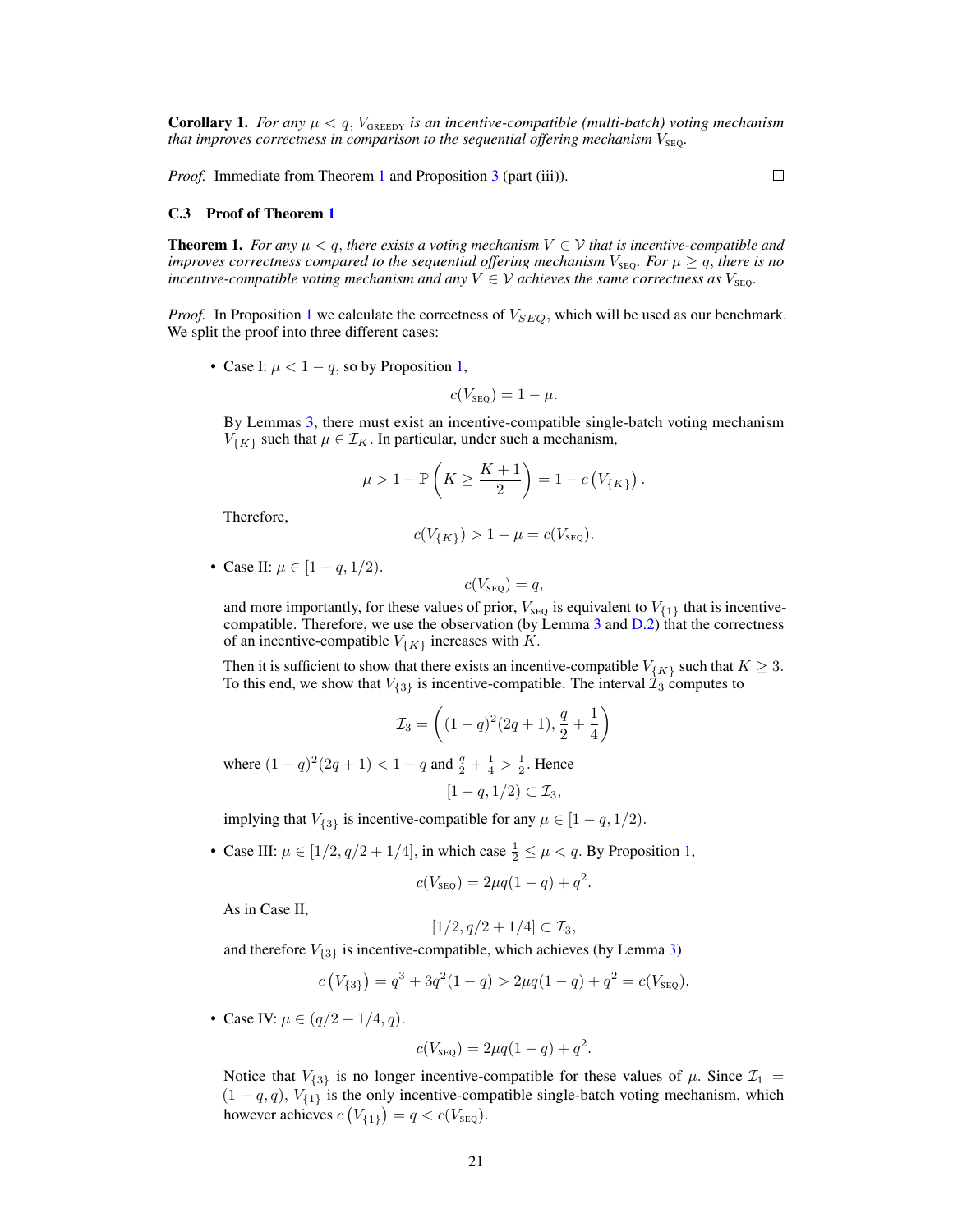Motivated by Proposition [3](#page-7-1) (especially, part (iii)), we turn to voting mechanisms with multiple batches instead. Consider  $V_{\text{GREEDY}}^2$ . Since  $V_{\{1\}}$  is the only incentive-compatible single-batch voting mechanism, in order for  $V_{\text{GREEDY}}^2$  to be incentive-compatible, it must have  $K_1 = 1$ . The correctness of this mechanism is then

$$
c(V_{\text{GREEDY}}^2) = \mathbb{E}_{V_{\text{GREEDY}}^2} [\mathbb{I}(\omega = G \cap Z = 1) + \mathbb{I}(\omega = B \cap Z = 0)]
$$
  
=  $\mathbb{P}(Y_1 = 1 \cap \omega = G | K_1 = 1)$   
+  $\mathbb{P}(Y_1 = 0 | K_1 = 1) \max_{K_2} \mathbb{E} [c(V_{\{K_2\}}) | Y_1 = 0, K_1 = 0]$   
=  $\mu q + (\mu(1 - q) + (1 - \mu)q) \mathbb{E} \left[ c(V_{\{\overline{K}(\mu_1)\}}) | \mu_1 = \frac{\mu(1 - q)}{\mu(1 - q) + (1 - \mu)q} \right].$ 

Here, in the event where the object is not allocated to the first batch (i.e.,  $Y_1 = 0$ ),

$$
\mu_1 \in \left( \frac{\left(\frac{q}{2} + \frac{1}{4}\right)(1 - q)}{\left(\frac{q}{2} + \frac{1}{4}\right)(1 - q) + \left(1 - \frac{q}{2} - \frac{1}{4}\right)q}, \frac{1}{2} \right)
$$

each of which is achieved by plugging in  $\mu = \frac{q}{2} + \frac{1}{4}$  and  $\mu = q$  respectively. In particular, observe that

$$
\mu_1 < \frac{1}{2} < \frac{q}{2} + \frac{1}{4} = \overline{\mu}_3,
$$

where  $\overline{\mu}_3$  denotes the upper endpoint of the interval  $\mathcal{I}_3$ . This in turn implies

$$
\overline{K}(\mu_1) \ge \overline{K}(\overline{\mu}_3) = 3
$$

where the inequality is by Lemma [4.](#page-6-3) Therefore,

$$
\mathbb{E}\left[c(V_{\{\overline{K}(\mu_1)\}})\mid \mu_1=\frac{\mu(1-q)}{\mu(1-q)+(1-\mu)q}\right]\geq c(V_{\{3\}})=q^3+3q^2(1-q).
$$

Using this observation,

$$
c(V_{\text{GREEDY}}^2) \ge \mu q + (\mu(1-q) + (1-\mu)q) (q^3 + 3q^2(1-q))
$$

and more importantly,

$$
c(V_{\text{GREEDY}}^2) - c(V_{\text{SEQ}}^2) \ge \mu q + (\mu(1-q) + (1-\mu)q) \left( q^3 + 3q^2(1-q) \right) - 2\mu q(1-q) - q^2.
$$

The partial derivative (with respect to  $\mu$ ) of the inequality's right-hand side is negative. Therefore, plugging in  $\mu = q$  yields

$$
c(V_{\text{GREDY}}^2) - c(V_{\text{SEQ}}^2) > q^2 + 2q(1-q)\left(q^3 + 3q^2(1-q)\right) - 2q^2(1-q) - q^2
$$

where the right-hand side term is always positive for any  $q \in (0.5, 1)$ . As a result,

$$
c(V_{\text{greeDY}}^2) > c(V_{\text{seg}}).
$$

Notice in Cases II and III, we use  $V_{\{3\}}$  as a sufficient condition. However, one can always further improve correctness by using either the optimal  $V_{\text{GREDY}}^1$  for the given prior or any other  $V_{\text{GREEDY}}^J$  (including  $V_{\text{GREEDY}}$  implemented as Algorithm [1\)](#page-7-2) with more batches.

Finally, the proof of the second statement is given in Lemma [C.3.](#page-19-0)

#### $\Box$

#### <span id="page-21-0"></span>C.4 Remaining Proof of Lemma [C.2](#page-18-0)

**Lemma C.2** (Overlapping  $\mathcal{I}_K$ ). *For any batch size*  $K \geq 3$ , *the interval*  $\mathcal{I}_K$  *intersects with*  $\mathcal{I}_{K-2}$ . *That is,*

$$
\underline{\mu}_K<\underline{\mu}_{K-2}<\overline{\mu}_K<\overline{\mu}_{K-2}.
$$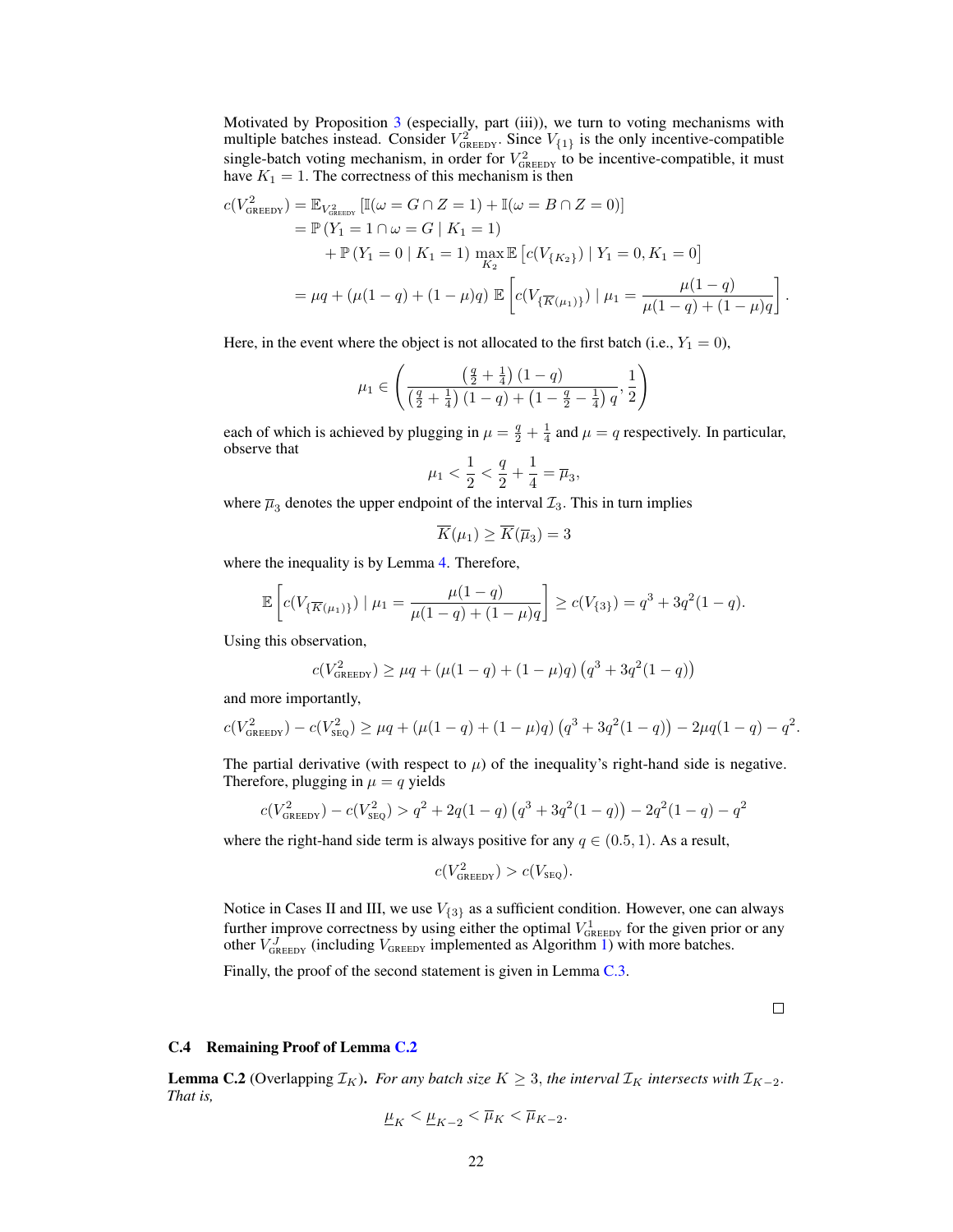*Proof.* First and third inequalities are immediate from Lemma [C.1.](#page-17-0) Hence our focus is to show that for any  $K \geq 3$ ,

$$
\underline{\mu}_{K-2}\leq \overline{\mu}_K.
$$

By the indifference conditions [\(7\)](#page-17-1) and [\(8\)](#page-17-2), we can instead show  $\frac{1-q}{q} \frac{B_{K-2}}{G_{K-2}}$  $\frac{\mathcal{B}_{K-2}}{\mathcal{G}_{K-2}} < \frac{q}{1-q} \frac{\mathcal{B}_K}{\mathcal{G}_K}$ , or equivalently

$$
\left(\frac{1-q}{q}\right)^2 < \frac{\mathcal{B}_K}{\mathcal{G}_K} \frac{\mathcal{G}_{K-2}}{\mathcal{B}_{K-2}},
$$

where  $\mathcal{G}_K$  (respectively,  $\mathcal{B}_K$ ) are defined in Section [4.1](#page-4-2) as the probability that the object gets allocated to some agent in the batch of size  $K$  conditional on the true quality of the object being good (respectively, bad). We show the last inequality in three steps. Each step involves finding a tighter lower bound for  $\frac{\mathcal{B}_K}{\mathcal{G}_K}$  ${\cal G}_{K-2}$  $\frac{9K-2}{B_{K-2}}$  than the previous step.

First of all, we bound  $\frac{\mathcal{B}_K}{\mathcal{G}_K}$  ${\cal G}_{K-2}$  $\frac{9K-2}{B_{K-2}}$  using a function of binomial distributions. Recall the indifference conditions [\(7\)](#page-17-1) and [\(8\)](#page-17-2):

$$
\frac{\underline{\mu}_K}{1-\underline{\mu}_K}=\frac{1-q}{q}\frac{\mathcal{B}_K}{\mathcal{G}_K},\quad \frac{\overline{\mu}_K}{1-\overline{\mu}_K}=\frac{q}{1-q}\frac{\mathcal{B}_K}{\mathcal{G}_K}.
$$

Rearranging the terms yields

$$
\frac{\mathcal{B}_K}{\mathcal{G}_K} = \frac{\underline{\mu}_K}{1 - \underline{\mu}_K} \frac{q}{1 - q} = \frac{1 - \mathbb{P}\left(X_K \ge \frac{K+1}{2}\right)}{\mathbb{P}\left(X_K \ge \frac{K+1}{2}\right)} \frac{q}{1 - q}
$$

$$
\frac{\mathcal{G}_{K-2}}{\mathcal{B}_{K-2}} = \frac{1 - \underline{\mu}_{K-2}}{\underline{\mu}_{K-2}} \frac{1 - q}{q} = \frac{\mathbb{P}\left(X_{K-2} \ge \frac{K+1}{2} - 2\right)}{1 - \mathbb{P}\left(X_{K-2} \ge \frac{K+1}{2} - 2\right)} \frac{1 - q}{q}.
$$

Therefore,

$$
\frac{\mathcal{B}_{K}}{\mathcal{G}_{K}} \frac{\mathcal{G}_{K-2}}{\mathcal{B}_{K-2}} = \frac{1 - \mathbb{P}\left(X \geq \frac{K+1}{2}\right)}{\mathbb{P}\left(X \geq \frac{K+1}{2}\right)} \frac{\mathbb{P}\left(X_{K-2} \geq \frac{K+1}{2} - 2\right)}{1 - \mathbb{P}\left(X_{K-2} \geq \frac{K+1}{2} - 2\right)} = \frac{\sum_{y=0}^{\frac{K+1}{2} - 1} {K \choose y} q^{y} (1 - q)^{K-y}}{\sum_{y=0}^{\frac{K+1}{2} - 1} {K \choose y} (1 - q)^{y} q^{K-y}} \frac{\sum_{y=0}^{\frac{K+1}{2} - 2} {K-2 \choose y} (1 - q)^{y} q^{K-2-y}}{\sum_{y=0}^{\frac{K+1}{2} - 2} {K-2 \choose y} q^{y} (1 - q)^{K-2-y}}.
$$

Observe that the last expression can be written as

$$
\left(\frac{\sum_{y=0}^{\frac{K+1}{2}-2}\binom{K}{y}q^y(1-q)^{K-y}+\binom{K}{\frac{K+1}{2}-1}q^{\frac{K+1}{2}-1}(1-q)^{\frac{K+1}{2}}}{\sum_{y=0}^{\frac{K+1}{2}-2}\binom{K}{y}(1-q)^y q^{K-y}+\binom{K}{\frac{K+1}{2}-1}(1-q)^{\frac{K+1}{2}-1}q^{\frac{K+1}{2}}}\right)\left(\frac{\sum_{y=0}^{\frac{K+1}{2}-2}\binom{K-2}{y}(1-q)^y q^{K-2-y}}{\sum_{y=0}^{\frac{K+1}{2}-2}\binom{K-2}{y}q^y(1-q)^{K-2-y}}\right)
$$

which is lower bounded by (by Lemma [D.4\)](#page-26-0)

<span id="page-22-0"></span>
$$
\frac{\sum_{y=0}^{\frac{K+1}{2}-2} {K \choose y} q^y (1-q)^{K-y}}{\sum_{y=0}^{\frac{K+1}{2}-2} {K \choose y} (1-q)^y q^{K-y}} \frac{\sum_{y=0}^{\frac{K+1}{2}-2} {K-2 \choose y} (1-q)^y q^{K-2-y}}{\sum_{y=0}^{\frac{K+1}{2}-2} {K-2 \choose y} q^y (1-q)^{K-2-y}}.
$$

Hence

$$
\frac{\mathcal{B}_K}{\mathcal{G}_K} > \frac{\sum_{y=0}^{\frac{K+1}{2}-2} \binom{K}{y} q^y (1-q)^{K-y}}{\sum_{y=0}^{\frac{K+1}{2}-2} \binom{K}{y} (1-q)^y q^{K-y}} \frac{\sum_{y=0}^{\frac{K+1}{2}-2} \binom{K-2}{y} (1-q)^y q^{K-2-y}}{\sum_{y=0}^{\frac{K+1}{2}-2} \binom{K-2}{y} q^y (1-q)^{K-2-y}}.\tag{12}
$$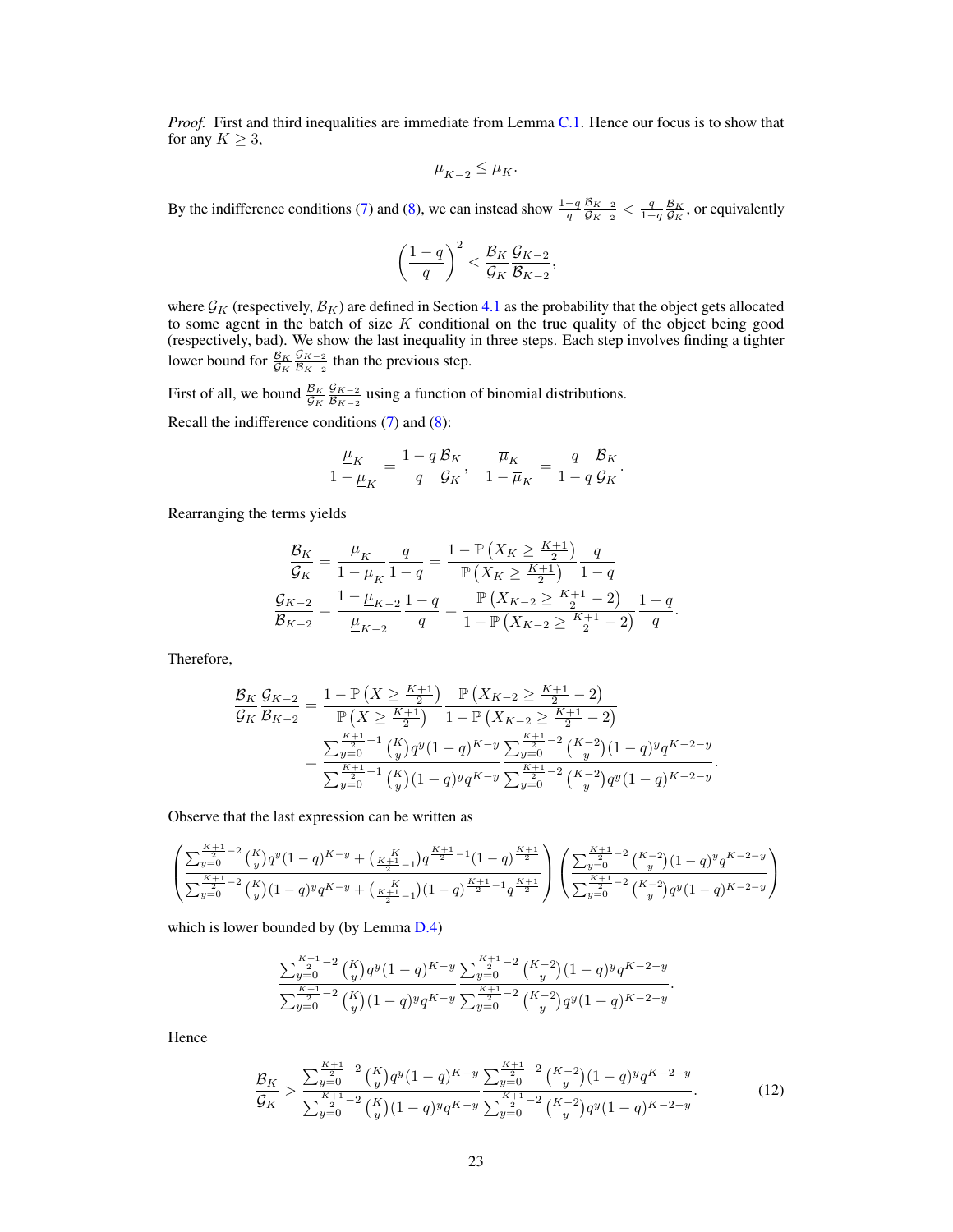The second step involves rearranging the lower bound in [\(12\)](#page-22-0) found in the previous step. We introduce the following notations.

$$
\eta_{q} \triangleq \sum_{y=0}^{\frac{K+1}{2}-2} \binom{K}{y} q^{y} (1-q)^{K-y} \binom{K-2}{y} (1-q)^{y} q^{K-2-y}
$$
\n
$$
\eta_{1-q} \triangleq \sum_{y=0}^{\frac{K+1}{2}-2} \binom{K}{y} (1-q)^{y} q^{K-y} \binom{K-2}{y} q^{y} (1-q)^{K-2-y}
$$
\n
$$
\psi_{q} \triangleq \sum_{y=0}^{\frac{K+1}{2}-2} \sum_{z=y+1}^{\frac{K+1}{2}-2} \left[ \binom{K}{y} q^{y} (1-q)^{K-y} \binom{K-2}{z} (1-q)^{z} q^{K-2-z} + \binom{K}{z} q^{z} (1-q)^{K-z} \binom{K-2}{y} (1-q)^{y} q^{K-2-y} \right]
$$
\n
$$
\psi_{1-q} \triangleq \sum_{y=0}^{\frac{K+1}{2}-2} \sum_{z=y+1}^{\frac{K+1}{2}-2} \left[ \binom{K}{y} (1-q)^{y} q^{K-y} \binom{K-2}{z} q^{z} (1-q)^{K-2-z} + \binom{K}{z} (1-q)^{z} q^{K-z} \binom{K-2}{y} q^{y} (1-q)^{K-2-y} \right].
$$

Then the right-hand side term of [\(12\)](#page-22-0) is equal to  $\frac{\eta_q + \psi_q}{\eta_{1-q} + \psi_{1-q}}$ , and thus

$$
\frac{\mathcal{B}_K}{\mathcal{G}_K} \frac{\mathcal{G}_{K-2}}{\mathcal{B}_{K-2}} = \frac{\eta_q + \psi_q}{\eta_{1-q} + \psi_{1-q}}.
$$

Since  $\eta_q + \psi_q$  and  $\eta_{1-q} + \psi_{1-q}$  are series of the same length  $\frac{K^2-1}{8} \left( = \frac{(\frac{K+1}{2}-1)\frac{K+1}{2}}{2} \right)$ , we use Lemma [D.3](#page-25-1) twice to find the following lower bound.

$$
\frac{\eta_{q} + \psi_{q}}{\eta_{1-q} + \psi_{1-q}} \geq \min\left\{\frac{\eta_{q}}{\eta_{1-q}}, \frac{\psi_{q}}{\psi_{1-q}}\right\}
$$
\n
$$
\geq \min\left\{\min_{y \in \{0, \ldots, \frac{K+1}{2} - 2\}} \frac{\left(\frac{K}{y}\right)\left(\frac{K-2}{y}\right)q^{K-2}(1-q)^K}{\left(\frac{K}{y}\right)\left(\frac{K-2}{y}\right)(1-q)^{K-2}q^K}, \frac{\left(\frac{K}{y}\right)\left(\frac{K-2}{y}\right)q^{K-2+y-z}(1-q)^{K-y+z} + \left(\frac{K}{z}\right)\left(\frac{K-2}{y}\right)q^{K-2-y+z}(1-q)^{K+y-z}}{\left(\frac{K}{y}\right)\left(\frac{K-2}{z}\right)\left(\frac{K-2}{y}\right)(1-q)^{K-2+y-z}q^{K-y+z} + \left(\frac{K}{z}\right)\left(\frac{K-2}{y}\right)(1-q)^{K-2-y+z}q^{K+y-z}}\right\}
$$

where both inequalities follow by Lemma [D.3.](#page-25-1)

The final step involves finding the lower bounds of these terms. For any  $y$  we have

$$
\frac{\binom{K}{y}\binom{K-2}{y}q^{K-2}(1-q)^K}{\binom{K}{y}\binom{K-2}{y}(1-q)^{K-2}q^K} = \left(\frac{1-q}{q}\right)^2
$$

and thus

$$
\min_{y \in \{0, \dots, \frac{K+1}{2} - 2\}} \frac{{K \choose y} {K-2 \choose y} q^{K-2} (1-q)^K}{{K \choose y} {K-2 \choose y} (1-q)^{K-2} q^K} = \left(\frac{1-q}{q}\right)^2.
$$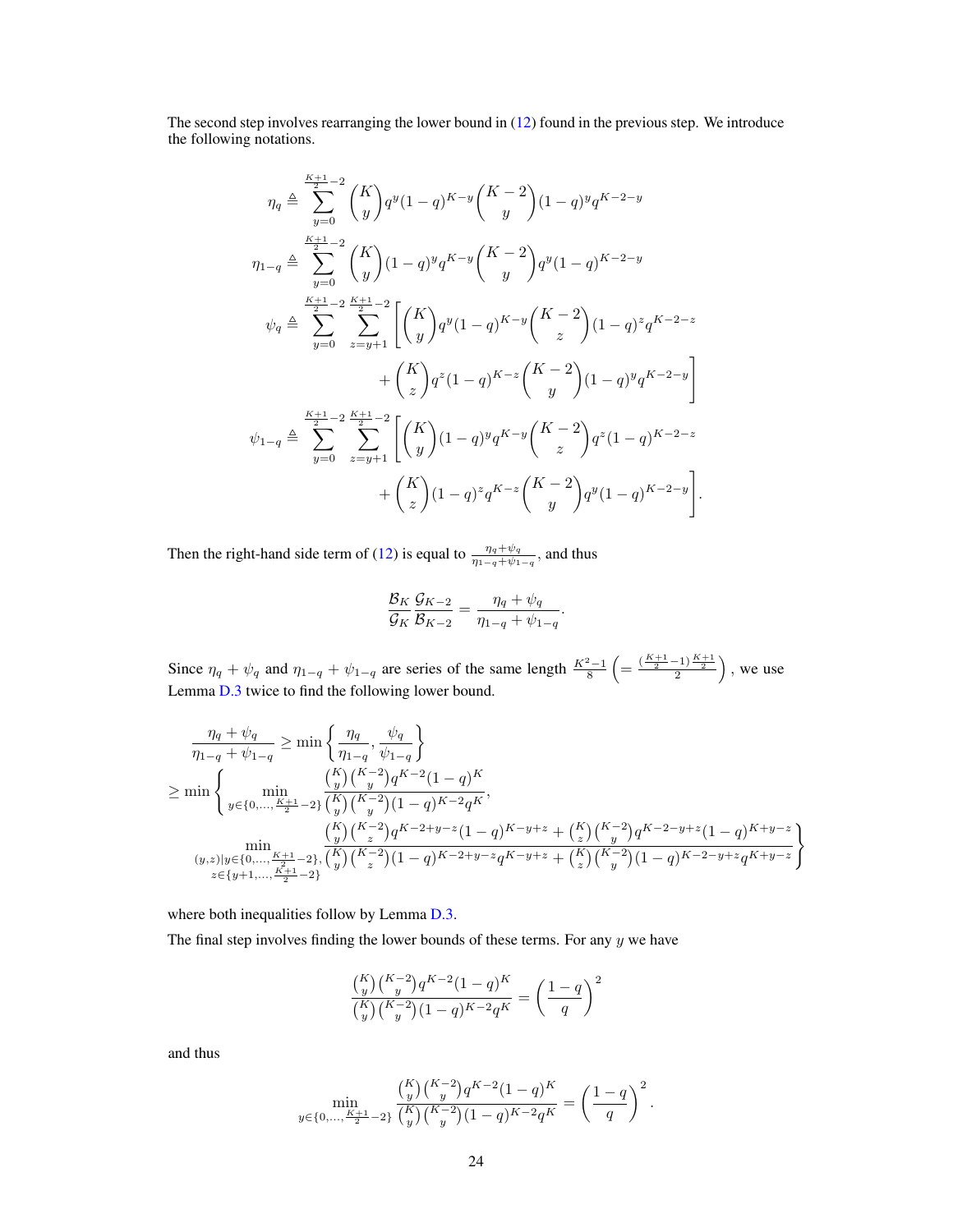Similarly for any  $y \in \{0, \ldots, \frac{K+1}{2} - 2\}, z \in \{y+1, \ldots, \frac{K+1}{2} - 2\},\$ 

$$
\frac{{K \choose y} {K-2 \choose z} q^{K-2+y-z} (1-q)^{K-y+z} + {K \choose z} {K-2 \choose y} q^{K-2-y+z} (1-q)^{K+y-z} }{{K \choose y} {K-2 \choose z} (1-q)^{K-2+y-z} q^{K-y+z} + {K \choose z} {K-2 \choose y} (1-q)^{K-2-y+z} q^{K+y-z} } \\ = \frac{q^{K-2+y-z} (1-q)^{K+y-z} \left[ {K \choose y} {K-2 \choose z} (1-q)^{2(z-y)} + {K \choose z} {K-2 \choose y} q^{2(z-y)} \right]}{(1-q)^{K-2+y-z} q^{K+y-z} \left[ {K \choose y} {K-2 \choose z} q^{2(z-y)} + {K \choose z} {K-2 \choose y} (1-q)^{2(z-y)} \right]} \\ = \left(\frac{1-q}{q}\right)^2 \frac{{K \choose y} {K-2 \choose z} (1-q)^{2(z-y)} + {K \choose z} {K-2 \choose y} q^{2(z-y)}}{{K \choose y} {K-2 \choose z} q^{2(z-y)} + {K \choose z} {K-2 \choose y} (1-q)^{2(z-y)}} \\ > \left(\frac{1-q}{q}\right)^2
$$

To show the last inequality above, because  $z > y$  and  $q > 1 - q$ , it is sufficient to show that

<span id="page-24-2"></span>
$$
\binom{K}{z}\binom{K-2}{y} > \binom{K}{y}\binom{K-2}{z}.\tag{13}
$$

Observe that

$$
\binom{K}{z} \binom{K-2}{y} = \frac{K!}{z!(K-z)!} \frac{(K-2)!}{y!(K-y-2)!}
$$

$$
\binom{K}{y} \binom{K-2}{z} = \frac{K!}{y!(K-y)!} \frac{(K-2)!}{z!(K-z-2)!}.
$$

Then [\(13\)](#page-24-2) holds since

$$
\frac{1}{(K-z)!(K-y-2)!} > \frac{1}{(K-y)!(K-z-2)!}
$$

because

$$
(K - y - 1)(K - y) = \frac{(K - y)!}{(K - y - 2)!} > \frac{(K - z)!}{(K - z - 2)!} = (K - z - 1)(K - z).
$$

Therefore this concludes the proof of Lemma [C.2:](#page-18-0)

$$
\frac{\mathcal{B}_K}{\mathcal{G}_K} \frac{\mathcal{G}_{K-2}}{\mathcal{B}_{K-2}} > \frac{\eta_q + \psi_q}{\eta_{1-q} + \psi_{1-q}} > \left(\frac{1-q}{q}\right)^2
$$

where the first lower bound was achieved via the first step, and the final tighter lower bound was achieved via the second and third steps. achieved via the second and third steps.

# <span id="page-24-0"></span>D Technical Properties

<span id="page-24-1"></span>**Lemma D.1.**  $\frac{1}{y} {K-1 \choose y-1} = \frac{1}{K} {K \choose y}.$ 

*Proof.*

$$
\frac{1}{y} \binom{K-1}{y-1} = \frac{1}{y} \frac{(K-1)!}{(y-1)!(K-y)!}
$$

$$
= \frac{(K-1)!}{y!(K-y)!}
$$

$$
= \frac{1}{K} \frac{K!}{y!(K-y)!}
$$

$$
= \frac{1}{K} \binom{K}{y}.
$$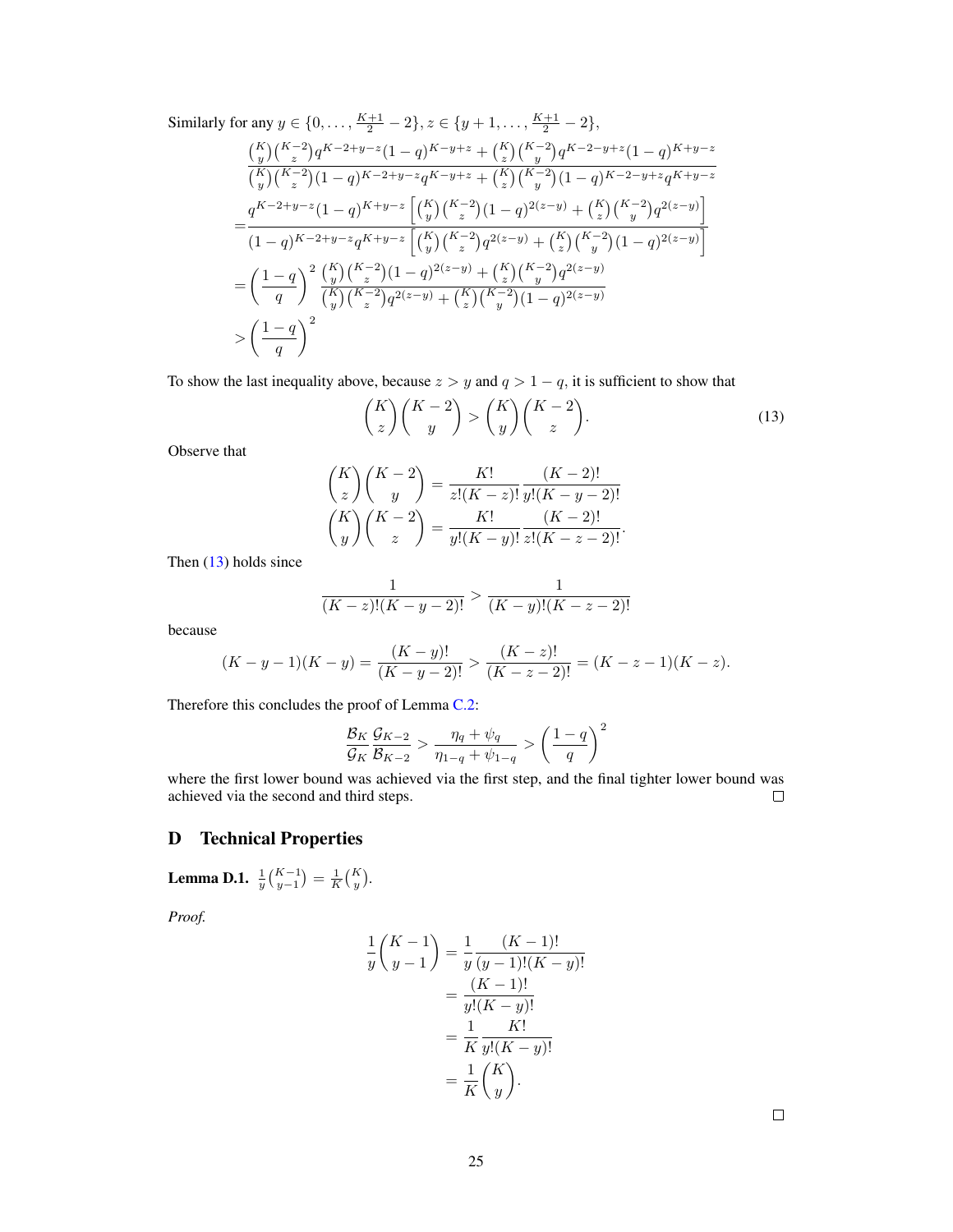<span id="page-25-0"></span>**Lemma D.2.** *For any*  $q \in (0.5, 1)$  *and odd*  $K \in \mathbb{N}$ , *let*  $X_K$  *be a Binomial*( $K, q$ ) *random variable.* 

$$
\mathbb{P}\left(X_{K+2} \ge \frac{(K+2)+1}{2}\right) > \mathbb{P}\left(X_K \ge \frac{K+1}{2}\right)
$$

*and as* K *grows*

$$
\lim_{K \to \infty} \mathbb{P}\left(X_K \ge \frac{K+1}{2}\right) = 1.
$$

*Proof.* To show the first part, we use the following property of the binomial distribution

$$
\mathbb{P}\left(X_{K+1} \ge \frac{K+1}{2} + 1\right) = \mathbb{P}\left(X_K \ge \frac{K+1}{2} + 1\right) + q \mathbb{P}\left(X_K \ge \frac{K+1}{2}\right).
$$

Then in follows that

$$
\mathbb{P}\left(X_{K+2} \ge \frac{(K+2)+1}{2}\right) = \mathbb{P}\left(X_{K+1} \ge \frac{K+1}{2} + 1\right) + q\mathbb{P}\left(X_{K+1} \ge \frac{K+1}{2}\right)
$$

$$
= \mathbb{P}\left(X_K \ge \frac{K+1}{2} + 1\right) + q\mathbb{P}\left(X_K \ge \frac{K+1}{2}\right)
$$

$$
+ q\left[\mathbb{P}\left(X_K \ge \frac{K+1}{2}\right) + q\mathbb{P}\left(X_K \ge \frac{K+1}{2} - 1\right)\right]
$$

$$
= 2q\mathbb{P}\left(X_K \ge \frac{K+1}{2}\right) + \mathbb{P}\left(X_K \ge \frac{K+1}{2} + 1\right) + q^2\mathbb{P}\left(X_K \ge \frac{K+1}{2} - 1\right)
$$

$$
> \mathbb{P}\left(X_K \ge \frac{K+1}{2}\right) + \mathbb{P}\left(X_K \ge \frac{K+1}{2} + 1\right) + q^2\mathbb{P}\left(X_K \ge \frac{K+1}{2} - 1\right)
$$

and we obtain the desired inequality

$$
\mathbb{P}\left(X_{K+2} \ge \frac{(K+2)+1}{2}\right) > \mathbb{P}\left(X_K \ge \frac{K+1}{2}\right).
$$

To show the second part of the property, note that by the Weak Law of Large Numbers, for any  $\epsilon > 0$ 

$$
\lim_{K \to \infty} \mathbb{P}\left( |X_K/K - q| < \epsilon \right) = 1,
$$

and because  $q - X_K/K \leq |X_K/K - q|$ ,

$$
1 = \lim_{K \to \infty} \mathbb{P}(|X_K/K - q| < \epsilon) \le \lim_{K \to \infty} \mathbb{P}(q - X_K/K < \epsilon).
$$

Since  $\mathbb{P}(q - X_K/K < \epsilon) \leq 1$  it follows that

<span id="page-25-2"></span>
$$
\lim_{K \to \infty} \mathbb{P}\left(q - \epsilon < X_K/K\right) = 1. \tag{14}
$$

Because  $q > 1/2$ , there exists some  $\epsilon > 0$  such that  $q - \epsilon = \frac{1}{2}$  and that satisfies Equation [\(14\)](#page-25-2):

$$
1 = \lim_{K \to \infty} \mathbb{P}\left(\frac{1}{2} < \frac{X_K}{K}\right) = \lim_{K \to \infty} \mathbb{P}\left(X_K > \frac{K}{2}\right) = \lim_{K \to \infty} \mathbb{P}\left(X_K \geq \frac{K+1}{2}\right).
$$

<span id="page-25-1"></span>**Lemma D.3.** For any n and non-negative sequences  $\{a_i\}_{i=0}^n$  and  $\{b_i\}_{i=0}^n$ ,

$$
\min_i \frac{a_i}{b_i} \le \frac{\sum_{i=0}^n a_i}{\sum_{i=0}^n b_i}.
$$

*Proof.* Let  $r_{min} \triangleq \min_i \frac{a_i}{b_i}$ . Then for any  $i, \frac{a_i}{b_i} \geq r_{min}$ , or equivalently

$$
a_i \geq r_{min} b_i.
$$

Hence,

$$
\frac{\sum_{i=0}^{n} a_i}{\sum_{i=0}^{n} b_i} \ge \frac{\sum_{i=0}^{n} r_{min} b_i}{\sum_{i=0}^{n} b_i} = r_{min}.
$$